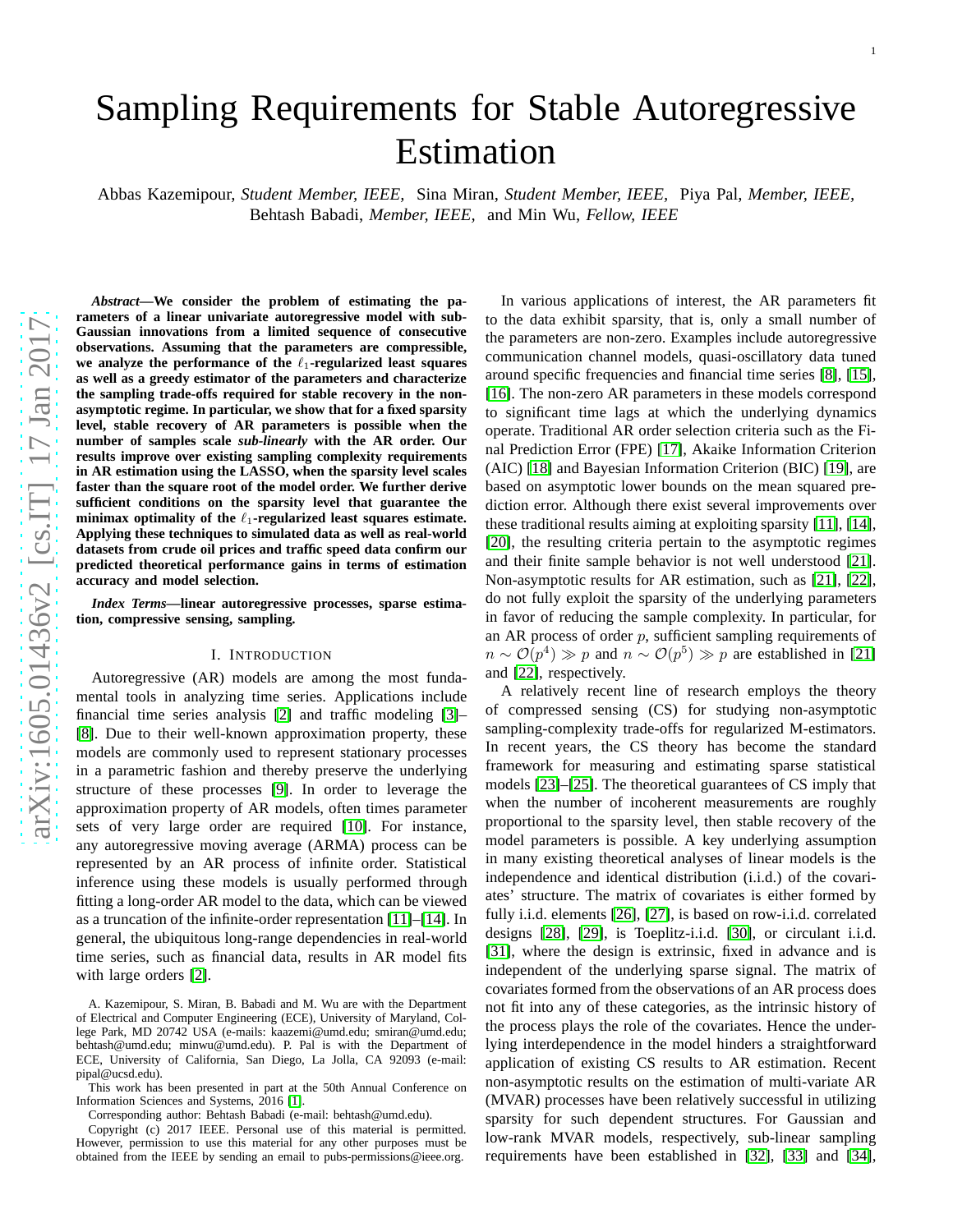using regularized LS estimators, under bounded operator norm assumptions on the transition matrix. These assumptions are shown to be restrictive for MVAR processes with lags larger than 1 [\[35\]](#page-13-27). By relaxing these boundedness assumptions for Gaussian, sub-Gaussian and heavy-tailed MVAR processes, respectively, sampling requirements of  $n \sim \mathcal{O}(s \log p)$  and  $\mathcal{O}((s \log p)^2)$  have been established in [\[36\]](#page-13-28) and [\[35\]](#page-13-27), [\[37\]](#page-13-29). However, the quadratic scaling requirement in the sparsity level for the case of sub-Gaussian and heavy-tailed innovations incurs a significant gap with respect to the optimal guarantees of CS (with linear scaling in sparsity), particularly when the sparsity level  $s$  is allowed to scale with  $p$ .

In this paper, we consider two of the widely-used estimators in CS, namely the  $\ell_1$ -regularized Least Squares (LS) or the LASSO and the Orthogonal Matching Pursuit (OMP) estimator, and extend the non-asymptotic recovery guarantees of the CS theory to the estimation of univariate AR processes with compressible parameters using these estimators. In particular, we improve the aforementioned gap between non-asymptotic sampling requirements for AR estimation and those promised by compressed sensing by providing sharper sampling-complexity trade-offs which improve over existing results when the sparsity grows faster than the square root of p. Our focus on the analysis of univariate AR processes is motivated by the application areas of interest in this paper which correspond to one-dimensional time series. Existing results in the literature [\[32\]](#page-13-24)–[\[37\]](#page-13-29), however, consider the MVAR case and thus are broader in scope. We will therefore compare our results to the univariate specialization of the aforementioned results. Our main contributions can be summarized as follows:

First, we establish that for a univariate AR process with sub-Gaussian innovations when the number of measurements scales *sub-linearly* with the product of the ambient dimension p and the sparsity level s, i.e.,  $n \sim \mathcal{O}(s(p \log p)^{1/2}) \ll p$ , then stable recovery of the underlying AR parameters is possible using the LASSO and the OMP estimators, even though the covariates are highly interdependent and solely based on the history of the process. In particular, when  $s \propto p^{\frac{1}{2} + \delta}$  for some  $\delta \geq 0$  and the LASSO is used, our results improve upon those of [\[35\]](#page-13-27), [\[37\]](#page-13-29), when specialized to the univariate AR case, by a factor of  $p^{\delta}(\log p)^{3/2}$ . For the special case of Gaussian AR processes, stronger results are available which require a scaling of  $n \sim \mathcal{O}(s \log p)$  [\[36\]](#page-13-28). Moreover, our results provide a theory-driven choice of the number of iterations for stable estimation using the OMP algorithm, which has a significantly lower computational complexity than the LASSO.

Second, in the course of our analysis, we establish the Restricted Eigenvalue (RE) condition [\[38\]](#page-13-30) for  $n \times p$  design matrices formed from a realization of an AR process in a Toeplitz fashion, when  $n \sim \mathcal{O}(s(p \log p)^{1/2}) \ll p$ . To this end, we invoke appropriate concentration inequalities for sums of *dependent* random variables in order to capture and control the high interdependence of the design matrix. In the special case of a white noise sub-Gaussian process, i.e., a sub-Gaussian i.i.d. Toeplitz measurement matrix, we show that our result can be strengthened from  $n \sim \mathcal{O}(s(p \log p)^{1/2})$  to  $n \sim \mathcal{O}(s(\log p)^2)$ , which improves by a factor of  $s/\log p$  over the results of [\[30\]](#page-13-22) requiring  $n \sim \mathcal{O}(s^2 \log p)$ .

Third, we establish sufficient conditions on the sparsity level which result in the minimax optimality of the  $\ell_1$ -regularized LS estimator. Finally, we provide simulation results as well as application to oil price and traffic data which reveal that the sparse estimates significantly outperform traditional techniques such as the Yule-Walker based estimators [\[39\]](#page-13-31). We have employed statistical tests in time and frequency domains to compare the performance of these estimators.

The rest of the paper is organized as follows. In Section [II,](#page-1-0) we will introduce the notations and problem formulation. In Section [III,](#page-2-0) we will describe several methods for the estimation of the parameters of an AR process, present the main theoretical results of this paper on robust estimation of AR parameters, and establish the minimax optimality of the  $\ell_1$ regularized LS estimator. Section [IV](#page-5-0) includes our simulation results on simulated data as well as the real-world financial and traffic data, followed by concluding remarks in Section [V.](#page-8-0)

#### <span id="page-1-0"></span>II. NOTATIONS AND PROBLEM FORMULATION

Throughout the paper we will use the following notations. We will use the notation  $x_i^j$  to denote the vector  $[x_i, \dots, x_j]^T$ . We will denote the estimated values by  $(.)$  and the biased estimates with the superscript  $(.)^b$ . Throughout the proofs,  $c_i$ 's express absolute constants which may change from line to line where there is no ambiguity. By  $c_{\eta}$  we mean an absolute constant which only depends on a positive constant  $\eta$ .

Consider a univariate  $AR(p)$  process defined by

<span id="page-1-1"></span>
$$
x_k = \theta_1 x_{k-1} + \theta_2 x_{k-2} + \dots + \theta_p x_{k-p} + w_k = \boldsymbol{\theta}^T \mathbf{x}_{k-p}^{k-1} + w_k,
$$
  
(1)

where  $\{w_k\}_{k=-\infty}^{\infty}$  is an i.i.d sub-Gaussian innovation sequence with zero mean and variance  $\sigma_w^2$ . This process can be considered as the output of an LTI system with transfer function

<span id="page-1-2"></span>
$$
H(z) = \frac{\sigma_{\mathsf{w}}^2}{1 - \sum_{\ell=1}^p \theta_\ell z^{-\ell}}.\tag{2}
$$

Throughout the paper we will assume  $\|\boldsymbol{\theta}\|_1 \leq 1 - \eta < 1$  to enforce the stability of the filter. We will refer to this assumption as *the sufficient stability assumption*, since an AR process with poles within the unit circle does not necessarily satisfy  $\|\theta\|_1$ < 1. However, beyond second-order AR processes, it is not straightforward to state the stability of the process in terms of its parameters in a closed algebraic form, which in turn makes both the analysis and optimization procedures intractable. As we will show later, the only major requirement of our results is the boundedness of the spectral spread (also referred to as condition number) of the AR process. Although the sufficient stability condition is more restrictive, it will significantly simplify the spectral constants appearing in the analysis and clarifies the various trade-offs in the sampling bounds (See, for example, Corollary [1\)](#page-8-1).

The AR(p) process given by  $\{x_k\}_{k=-\infty}^{\infty}$  in [\(1\)](#page-1-1) is stationary in the strict sense. Also by [\(2\)](#page-1-2) the power spectral density of the process equals

$$
S(\omega) = \frac{\sigma_{\mathsf{w}}^2}{|1 - \sum_{\ell=1}^p \theta_\ell e^{-j\ell \omega}|^2}.
$$
 (3)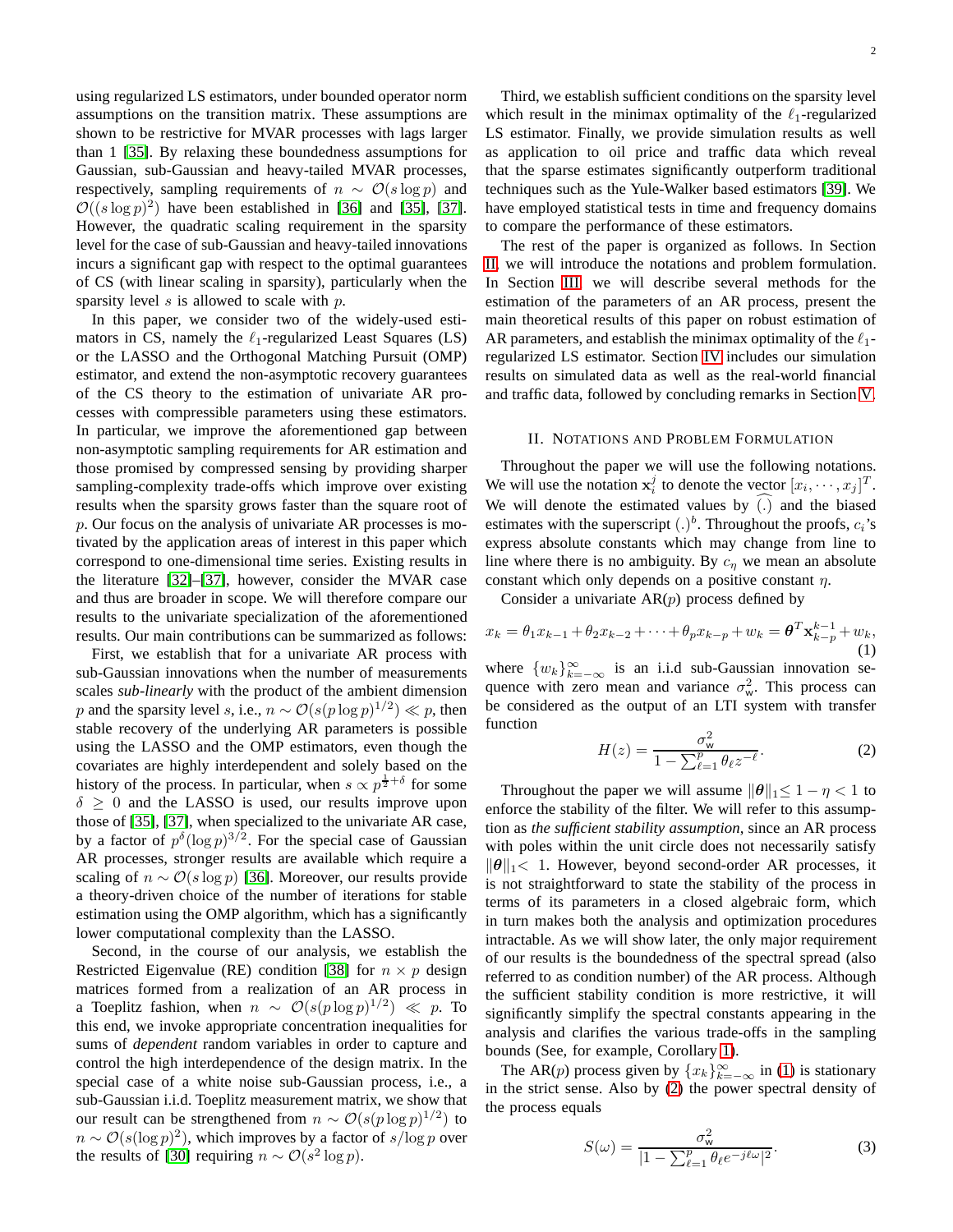$$
\rho = \sup_{\omega} S(\omega) / \inf_{\omega} S(\omega).
$$

We will discuss how this assumption can be further relaxed in Appendix [A-B.](#page-9-0) The spectral spread of stationary processes in general is a measure of how quickly the process reaches its ergodic state [\[21\]](#page-13-14). An important property that we will use later in this paper is that the spectral spread is an upper bound on the eigenvalue spread of the covariance matrix of the process of arbitrary size [\[40\]](#page-13-32).

We will also assume that the parameter vector  $\theta$  is compressible (to be defined more precisely later), and can be well approximated by an s-sparse vector where  $s \ll p$ . We observe n consecutive snapshots of length p (a total of  $n + p - 1$ samples) from this process given by  $\{x_k\}_{k=-p+1}^n$  and aim to estimate  $\theta$  by exploiting its sparsity; to this end, we aim at addressing the following questions in the non-asymptotic regime:

- Are the conventional LASSO-type and greedy techniques suitable for estimating  $\theta$ ?
- What are the sufficient conditions on  $n$  in terms of  $p$  and s, to guarantee stable recovery?
- Given these sufficient conditions, how do these estimators perform compared to conventional AR estimation techniques?

Traditionally, the Yule-Walker (YW) equations or least squares formulations are used to fit AR models. Since these methods do not utilize the sparse structure of the parameters, they usually require  $n \gg p$  samples in order to achieve satisfactory performance. The YW equations can be expressed as

$$
\mathbf{R}\boldsymbol{\theta} = \mathbf{r}_{-p}^{-1}, \quad r_0 = \boldsymbol{\theta}^T \mathbf{r}_{-p}^{-1} + \sigma_w^2,\tag{4}
$$

where  $\mathbf{R} := \mathbf{R}_{p \times p} = \mathbb{E}[\mathbf{x}_1^p \mathbf{x}_1^{p}$  is the  $p \times p$  covariance matrix of the process and  $r_k = \mathbb{E}[x_i x_{i+k}]$  is the autocorrelation of the process at lag  $k$ . The covariance matrix  $R$ and autocorrelation vector  $\mathbf{r}_{-p}^{-1}$  are typically replaced by their sample counterparts. Estimation of the  $AR(p)$  parameters from the YW equations can be efficiently carried out using the Burg's method [\[41\]](#page-13-33). Other estimation techniques include LS regression and maximum likelihood (ML) estimation. In this paper, we will consider the Burg's method and LS solutions as comparison benchmarks. When  $n$  is comparable to  $p$ , these two methods are known to exhibit substantial performance differences [\[42\]](#page-13-34).

When fitted to the real-world data, the parameter vector  $\theta$ usually exhibits a degree of sparsity. That is, only certain lags in the history have a significant contribution in determining the statistics of the process. These lags can be thought of as the intrinsic delays in the underlying dynamics. To be more precise, for a sparsity level  $s < p$ , we denote by  $S \subset \{1, 2, \dots, p\}$  the support of the s largest elements of  $\theta$  in absolute value, and by  $\theta_s$  the best s-term approximation to  $θ$ . We also define

$$
\sigma_s(\boldsymbol{\theta}) := \|\boldsymbol{\theta} - \boldsymbol{\theta}_s\|_1 \text{ and } \varsigma_s(\boldsymbol{\theta}) := \|\boldsymbol{\theta} - \boldsymbol{\theta}_s\|_2, \qquad (5)
$$

which capture the compressibility of the parameter vector  $\theta$  in the  $\ell_1$  and  $\ell_2$  sense, respectively. Note that by definition  $\varsigma_s(\theta) \leq \sigma_s(\theta)$ . For a fixed  $\xi \in (0,1)$ , we say that  $\theta$  is  $(s, \xi)$ -compressible if  $\sigma_s(\theta) = O(s^{1-\frac{1}{\xi}})$  [\[43\]](#page-13-35) and  $(s, \xi, 2)$ -*compressible* if  $\varsigma_s(\theta) = \mathcal{O}(s^{1-\frac{1}{\xi}})$ . Note that

 $(s, \xi, 2)$ *-compressibility* is a weaker condition than  $(s, \xi)$ *compressibility* and when  $\xi = 0$ , the parameter vector  $\theta$  is exactly s-sparse.

Finally, in this paper, we are concerned with the compressed sensing regime where  $n \ll p$ , i.e., the observed data has a much smaller length than the ambient dimension of the parameter vector. The main estimation problem of this paper can be summarized as follows: *given observations*  $\mathbf{x}_{-p+1}^n$  *from an AR process with sub-Gaussian innovations and bounded spectral spread, the goal is to estimate the unknown* p*-dimensional* (s, ξ, 2)*-compressible AR parameters* θ *in a stable fashion (where the estimation error is controlled) when*  $n \ll p$ .

#### III. THEORETICAL RESULTS

<span id="page-2-0"></span>In this section, we will describe the estimation procedures and present the main theoretical results of this paper.

#### *A.* ℓ1*-regularized least squares estimation*

Given the sequence of observations  $x_{-p+1}^n$  and an estimate  $\theta$ , the normalized estimation error can be expressed as:

$$
\mathfrak{L}\left(\widehat{\boldsymbol{\theta}}\right) := \frac{1}{n} \left\|\mathbf{x}_1^n - \mathbf{X}\widehat{\boldsymbol{\theta}}\right\|_2^2, \tag{6}
$$

where

$$
\mathbf{X} = \begin{bmatrix} x_{n-1} & x_{n-2} & \cdots & x_{n-p} \\ x_{n-2} & x_{n-3} & \cdots & x_{n-p-1} \\ \vdots & \vdots & \ddots & \vdots \\ x_0 & x_{-1} & \cdots & x_{-p+1} \end{bmatrix} . \tag{7}
$$

Note that the matrix of covariates  $X$  is Toeplitz with highly interdependent elements. The LS solution is thus given by:

<span id="page-2-1"></span>
$$
\widehat{\theta}_{LS} = \underset{\theta \in \Theta}{\arg \min} \mathfrak{L}(\theta),\tag{8}
$$

where 
$$
\Theta := \{ \boldsymbol{\theta} \in \mathbb{R}^p | \|\boldsymbol{\theta}\|_1 < 1 - \eta \}
$$

is the convex feasible region for which the stability of the process is guaranteed. Note that the sufficient constraint of  $\|\boldsymbol{\theta}\|_1 < 1 - \eta$  is by no means necessary for stability. However, the set of all  $\theta$  resulting in stability is in general not convex. We have thus chosen to cast the LS estimator of Eq.  $(8)$  –as well as its  $\ell_1$ -regularized version that follows– over a convex subset  $\Theta$ , for which fast solvers exist. In addition, as we will show later, this assumption significantly clarifies the various constants appearing in our theoretical analysis. In practice, the Yule-Walker estimate is obtained without this constraint, and is guaranteed to result in a stable AR process. Similarly, for the LS estimate, this condition is relaxed by obtaining the unconstrained LS estimate and checking *post hoc* for stability [\[44\]](#page-13-36).

Consistency of the LS estimator given by [\(8\)](#page-2-1) was shown in [\[2\]](#page-13-0) when  $n \rightarrow \infty$  for Gaussian innovations. In the case of Gaussian innovations the LS estimates correspond to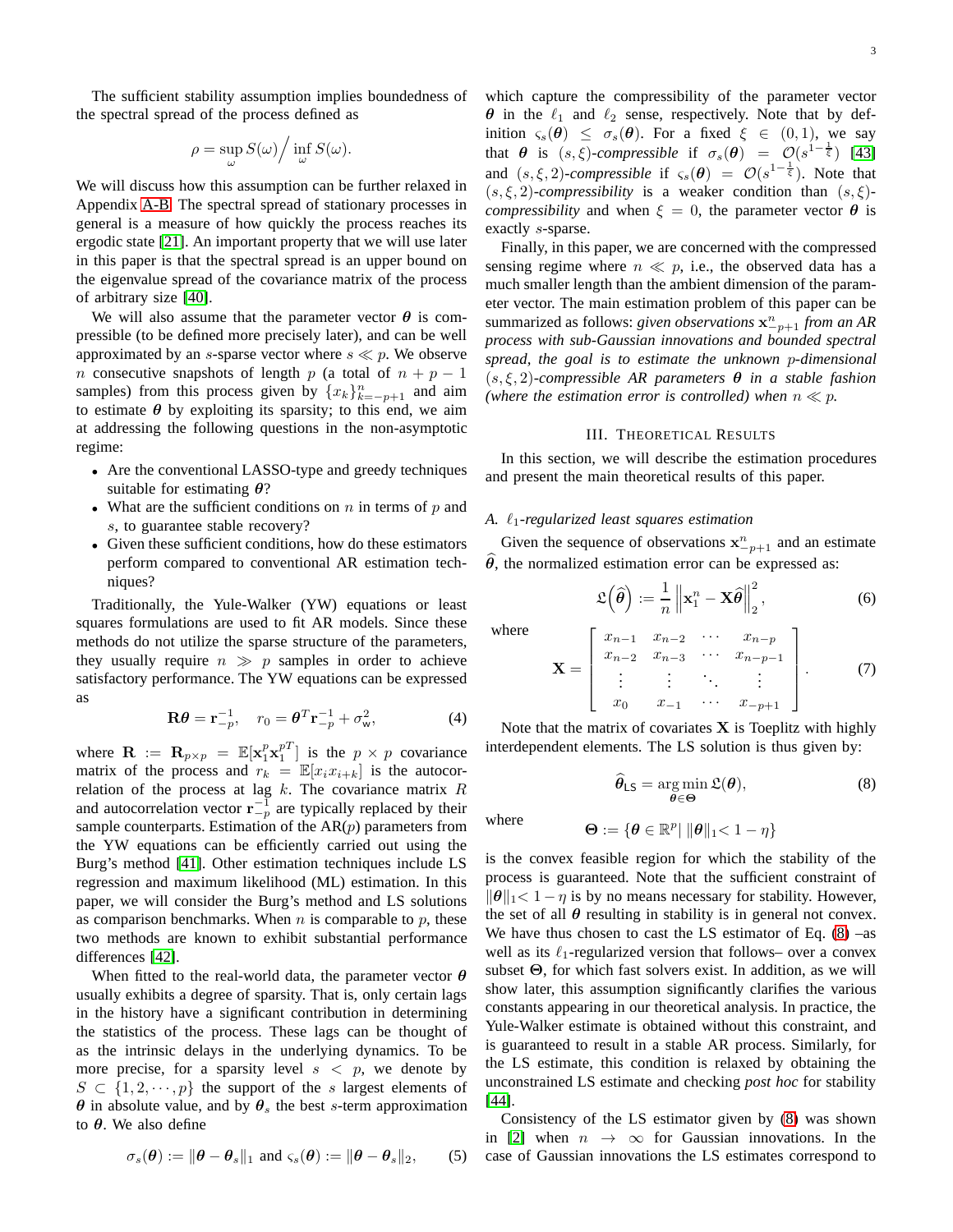conditional ML estimation and are asymptotically unbiased under mild conditions, and with  $p$  fixed, the solution converges to the true parameter vector as  $n \to \infty$ . For fixed p, the estimation error is of the order  $\mathcal{O}(\sqrt{p/n})$  in general [\[30\]](#page-13-22). However, when  $p$  is allowed to scale with  $n$ , the convergence rate of the estimation error is not known in general.

In the regime of interest in this paper, where  $n \ll p$ , the LS estimator is ill-posed and is typically regularized with a smooth norm. In order to capture the compressibility of the parameters, we consider the  $\ell_1$ -regularized LS estimator:

<span id="page-3-0"></span>
$$
\widehat{\boldsymbol{\theta}}_{\ell_1} := \underset{\boldsymbol{\theta} \in \boldsymbol{\Theta}}{\arg \min} \quad \mathfrak{L}(\boldsymbol{\theta}) + \gamma_n \|\boldsymbol{\theta}\|_1,\tag{9}
$$

where  $\gamma_n > 0$  is a regularization parameter. This estimator, deemed as the Lagrangian form of the LASSO [\[45\]](#page-13-37), has been comprehensively studied in the sparse recovery literature [\[46\]](#page-13-38)– [\[48\]](#page-13-39) as well as AR estimation [\[20\]](#page-13-13), [\[22\]](#page-13-15), [\[28\]](#page-13-20), [\[47\]](#page-13-40). A general asymptotic consistency result for LASSO-type estimators was established in [\[47\]](#page-13-40). Asymptotic consistency of LASSO-type estimators for AR estimation was shown in [\[20\]](#page-13-13), [\[28\]](#page-13-20). For sparse models, non-asymptotic analysis of the LASSO with covariate matrices from row-i.i.d. correlated design has been established in [\[28\]](#page-13-20), [\[46\]](#page-13-38).

In many applications of interest, the data correlations are exponentially decaying and negligible beyond a certain lag, and hence for large enough  $p$ , autoregressive models fit the data very well in the prediction error sense. An important question is thus how many measurements are required for estimation stability? In the *overdetermined* regime of  $n \gg p$ , the non-asymptotic properties of LASSO for model selection of AR processes has been studied in [\[22\]](#page-13-15), where a sampling requirement of  $n \sim \mathcal{O}(p^5)$  is established. Recovery guarantees for LASSO-type estimators of multivariate AR parameters in the *compressive* regime of  $n \ll p$  are studied in [\[32\]](#page-13-24)–[\[37\]](#page-13-29). In particular, sub-linear scaling of  $n$  with respect to the ambient dimension is established in [\[32\]](#page-13-24), [\[33\]](#page-13-25) for Gaussian MVAR processes and in [\[34\]](#page-13-26) for low-rank MVAR processes, respectively, under the assumption of bounded operator norm of the transition matrix. In [\[36\]](#page-13-28) and [\[35\]](#page-13-27), [\[37\]](#page-13-29), the latter assumption is relaxed for Gaussian, sub-Gaussian, and heavy-tailed MVAR processes, respectively. These results have significant practical implications as they will reveal sufficient conditions on  $n$  with respect to p as well as a criterion to choose  $\gamma_n$ , which result in stable estimation of  $\theta$  from a considerably short sequence of observations. The latter is indeed the setting that we consider in this paper, where the ambient dimension  $p$  is fixed and the goal is to derive sufficient conditions on  $n \ll p$  resulting in stable estimation.

It is easy to verify that the objective function and constraints in Eq. [\(9\)](#page-3-0) are convex in  $\theta$  and hence  $\widehat{\theta}_{\ell_1}$  can be obtained using standard numerical solvers. Note that the solution to [\(9\)](#page-3-0) might not be unique. However, we will provide error bounds that hold for all possible solutions of [\(9\)](#page-3-0), with high probability.

Recall that, the Yule-Walker solution is given by

$$
\widehat{\boldsymbol{\theta}}_{\mathsf{yw}} := \underset{\boldsymbol{\theta} \in \boldsymbol{\Theta}}{\arg \min} \quad \mathfrak{J}(\boldsymbol{\theta}) = \widehat{\mathbf{R}}^{-1} \widehat{\mathbf{r}}_{-p}^{-1}, \tag{10}
$$

where  $\mathfrak{J}(\theta) := \|\widehat{\mathbf{R}}\theta - \widehat{\mathbf{r}}_{-p}^{-1}\|_2$ . We further consider two other sparse estimators for  $\theta$  by penalizing the Yule-Walker

equations. The  $\ell_1$ -regularized Yule-Walker estimator is defined as:

<span id="page-3-1"></span>
$$
\widehat{\boldsymbol{\theta}}_{\mathsf{yw},\ell_{2,1}} := \underset{\boldsymbol{\theta} \in \boldsymbol{\Theta}}{\arg \min} \quad \mathfrak{J}(\boldsymbol{\theta}) + \gamma_n \|\boldsymbol{\theta}\|_1, \tag{11}
$$

where  $\gamma_n > 0$  is a regularization parameter. Similarly, using the robust statistics instead of the Gaussian statistics, the estimation error can be re-defined as:

$$
\mathfrak{J}_1(\boldsymbol{\theta}) := \|\widehat{\mathbf{R}}\boldsymbol{\theta} - \widehat{\mathbf{r}}_{-p}^{-1}\|_1,
$$

we define the  $\ell_1$ -regularized estimates as

<span id="page-3-2"></span>
$$
\widehat{\boldsymbol{\theta}}_{\mathsf{yw},\ell_{1,1}} := \underset{\boldsymbol{\theta} \in \boldsymbol{\Theta}}{\arg \min} \quad \mathfrak{J}_1(\boldsymbol{\theta}) + \gamma_n \|\boldsymbol{\theta}\|_1. \tag{12}
$$

#### *B. Greedy estimation*

Although there exist fast solvers for the convex problems of the type given by  $(9)$ ,  $(11)$  and  $(12)$ , these algorithms are polynomial time in  $n$  and  $p$ , and may not scale well with the dimension of data. This motivates us to consider greedy solutions for the estimation of  $\theta$ . In particular, we will consider and study the performance of a generalized Orthogonal Matching Pursuit (OMP) algorithm [\[49\]](#page-13-41), [\[50\]](#page-13-42). A flowchart of this algorithm is given in Table [I](#page-3-3) for completeness. At each iteration, a new component of  $\theta$  for which the gradient of the error metric  $f(\theta)$  is the largest in absolute value is chosen and added to the current support. The algorithm proceeds for a total of  $s^* = \mathcal{O}(s \log s)$  steps, resulting in an estimate with  $s^*$  components. When the error metric  $\mathfrak{L}(\theta)$ is chosen, the generalized OMP corresponds to the original OMP algorithm. For the choice of the YW error metric  $\mathfrak{J}(\theta)$ , we denote the resulting greedy algorithm by ywOMP.

<span id="page-3-3"></span>

| Input: $f(\boldsymbol{\theta})$ , $s^*$                                                                                                              |
|------------------------------------------------------------------------------------------------------------------------------------------------------|
| Output: $\hat{\theta}_{\text{OMP}} = \hat{\theta}_{\text{OMP}}^{(s^*)}$                                                                              |
| Initialization: $\begin{cases}$ Start with the index set $S^{(0)} = \emptyset$<br>and the initial estimate $\widehat{\theta}_{\text{OMP}}^{(0)} = 0$ |
|                                                                                                                                                      |
| for $k = 1, 2, \dots, s^*$                                                                                                                           |
| $j = \arg \max_{i} \left  \left( \nabla f \left( \widehat{\boldsymbol{\theta}}_{\sf OMP}^{(k-1)} \right) \right)_i \right $                          |
| $S^{(k)} = S^{(k-1)} \cup \{j\}$                                                                                                                     |
| $\label{eq:theta} \widehat{\pmb{\theta}}_{\sf OMP}^{(k)} = \quad \arg\min \quad \mathfrak{f}(\pmb{\theta})$                                          |
| $supp(\boldsymbol{\theta}) \subset S^{(k)}$                                                                                                          |
| end                                                                                                                                                  |

TABLE I: Generalized Orthogonal Matching Pursuit (OMP)

#### *C. Estimation performance guarantees*

The main theoretical result regarding the estimation performance of the  $\ell_1$ -regularized LS estimator is given by the following theorem:

<span id="page-3-4"></span>**Theorem 1.** *If*  $\sigma_s(\theta) = \mathcal{O}(\sqrt{s})$ *, there exist positive constants*  $d_0, d_1, d_2, d_3$  *and*  $d_4$  *such that for*  $n >$  $s \max\{d_0(\log p)^2, d_1(p \log p)^{1/2}\}$  and a choice of regulariza*tion parameter*  $\gamma_n = d_2 \sqrt{\frac{\log p}{n}}$ , any solution  $\widehat{\theta}_{\ell_1}$  to [\(9\)](#page-3-0) satisfies *the bound*

$$
\left\|\widehat{\boldsymbol{\theta}}_{\ell_1} - \boldsymbol{\theta}\right\|_2 \le d_3 \sqrt{\frac{s \log p}{n}} + \sqrt{d_3 \sigma_s(\boldsymbol{\theta})} \sqrt[4]{\frac{\log p}{n}},\qquad(13)
$$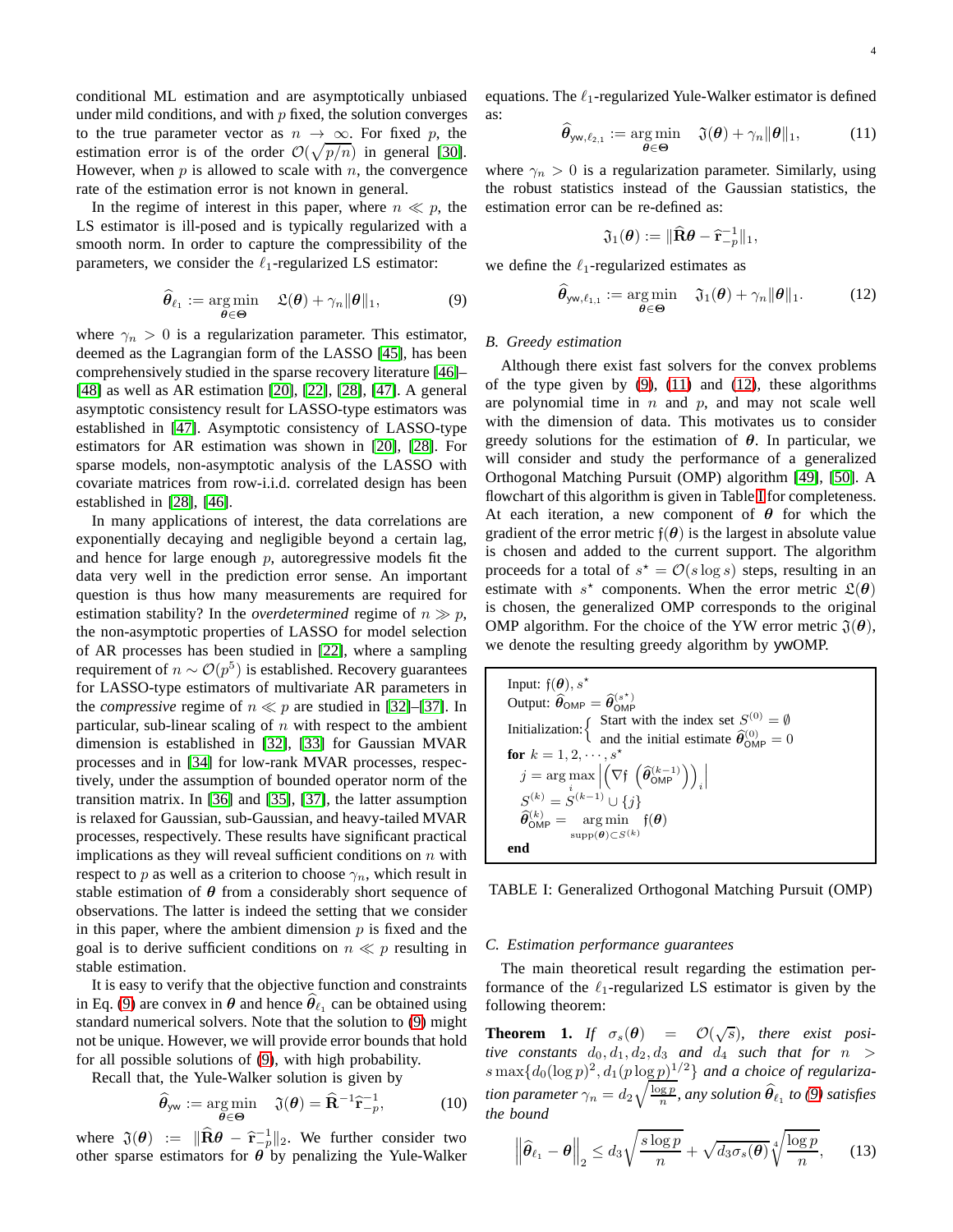*with probability greater than*  $1 - \mathcal{O}(\frac{1}{n^{d_4}})$ *. The constants depend on the spectral spread of the process and are explicitly given in the proof.*

Similarly, the following theorem characterizes the estimation performance bounds for the OMP algorithm:

<span id="page-4-0"></span>**Theorem 2.** *If*  $\theta$  *is* (*s*,  $\xi$ , 2)*-compressible for some*  $\xi$  < 1/2*, there exist positive constants*  $d'_0, d'_1, d'_2, d'_3$  *and*  $d'_4$  *such that*  $for n > s \log s \max\{d'_{0}(\log p)^{2}, d'_{1}(p \log p)^{1/2}\},\$  the OMP *estimate satisfies the bound*

$$
\left\|\widehat{\boldsymbol{\theta}}_{\textsf{OMP}} - \boldsymbol{\theta}\right\|_2 \le d_2' \sqrt{\frac{s \log s \log p}{n}} + d_3' \frac{\log s}{s^{\frac{1}{\xi}-2}} \tag{14}
$$

*after* s <sup>⋆</sup> = 4ρs log 20ρs *iterations with probability greater than*  $1-O\left(\frac{1}{n^d}\right)$  $\overline{n}$ <sup>d'</sup><sub>4</sub> *. The constants depend on the spectral spread of the process and are explicitly given in the proof.*

The results of Theorems [1](#page-3-4) and [2](#page-4-0) suggest that under suitable compressibility assumptions on the AR parameters, one can estimate the parameters reliably using the  $\ell_1$ -regularized LS and OMP estimators with much fewer measurements compared to those required by the Yule-Walker/LS based methods. To illustrate the significance of these results further, several remarks are in order:

*Remark 1.* The sufficient stability assumption of  $\|\theta\|_1 \leq 1 - \pi$  $\eta$  < 1 is restrictive compared to the class of stable AR models. In general, the set of parameters  $\theta$  which admit a stable AR process is not necessarily convex. This condition ensures that the resulting estimates of [\(9\)](#page-3-0)-[\(12\)](#page-3-2) pertain to stable AR processes and at the same time can be obtained by convex optimization techniques, for which fast solvers exist. A common practice in AR estimation, however, is to solve for the unconstrained problem and check for the stability of the resulting AR process *post hoc*. In our numerical studies in Section [IV,](#page-5-0) this procedure resulted in a stable AR process in all cases. Nevertheless, the stability guarantees of Theorems [1](#page-3-4) and [2](#page-4-0) hold for the larger class of stable AR processes, even though they may not necessarily be obtained using convex optimization techniques. We further discuss this generalization in Appendix [A-B.](#page-9-0)

*Remark 2.* When  $\theta = 0$ , i.e., the process is a sub-Gaussian white noise and hence the matrix  $X$  is i.i.d. Toeplitz with sub-Gaussian elements, the constants  $d_1$  and  $d'_1$  in Theorems 1 and 2 vanish, and the measurement requirements strengthen to  $n > d_0 s (\log p)^2$  and  $n > d'_0 s \log s (\log p)^2$ , respectively. Comparing this sufficient condition with that of [\[30\]](#page-13-22) given by  $n \sim \mathcal{O}(s^2 \log p)$  reveals an improvement of order  $s(\log p)^{-1}$ by our results.

*Remark 3.* When  $\theta \neq 0$ , the dominant measurement requirements are  $n > d_1 s (p \log p)^{1/2}$  and  $n > d'_1 s \log s (p \log p)^{1/2}$ . Comparing the sufficient condition  $n \sim \mathcal{O}(s(p \log p)^{1/2})$  of Theorem [1](#page-3-4) with those of [\[23\]](#page-13-16)–[\[25\]](#page-13-17), [\[46\]](#page-13-38) for linear models with i.i.d. measurement matrices or row-i.i.d. correlated de-signs [\[28\]](#page-13-20), [\[29\]](#page-13-21) given by  $n \sim \mathcal{O}(s \log p)$  a loss of order  $\mathcal{O}((p/\log p)^{1/2})$  is incurred, although all these conditions require  $n \ll p$ . However, the loss seems to be natural as it stems from a major difference of our setting as compared to traditional CS: each row of the measurement matrix  $X$  highly

depends on the entire observation sequence  $x_1^n$ , whereas in traditional CS, each row of the measurement matrix is only related to the corresponding measurement. Hence, the aforementioned loss can be viewed as the price of self-averaging of the process accounting for the low-dimensional nature of the covariate sample space and the high inter-dependence of the covariates to the observation sequence. Recent results on Mestimation of sparse MVAR processes with sub-Gaussian and heavy-tailed innovations [\[35\]](#page-13-27), [\[37\]](#page-13-29) require  $n \sim \mathcal{O}(s^2(\log p)^2)$ when specialized to the univariate case, which compared to our results improve the loss of  $\mathcal{O}((p/\log p)^{1/2})$  to  $(\log p)^2$  with the additional cost of quadratic requirement in the sparsity s. However, in the over-determined regime of  $s \propto p^{\frac{1}{2} + \delta}$  for some δ ≥ 0, our results imply  $n \sim \mathcal{O}(p^{1+\delta}(\log p)^{1/2})$ , providing a saving of order  $p^{\delta} (\log p)^{3/2}$  over those of [\[35\]](#page-13-27), [\[37\]](#page-13-29).

*Remark 4.* It can be shown that the estimation error for the LS method in general scales as  $\sqrt{p/n}$  [\[30\]](#page-13-22) which is not desirable when  $n \ll p$ . Our result, however, guarantees a much smaller error rate of the order  $\sqrt{s \log p/n}$ . Also, the sufficiency conditions of Theorem [2](#page-4-0) require high compressibility of the parameter vector  $\theta$  ( $\xi$  < [1](#page-3-4)/2), whereas Theorem 1 does not impose any extra restrictions on  $\xi \in (0,1)$ . Intuitively speaking, these two comparisons reveal the trade-off between computational complexity and measurement/compressibility requirements for convex optimization vs. greedy techniques, which are well-known for linear models [\[51\]](#page-13-43).

**Remark 5.** The condition  $\sigma_s(\theta) = \mathcal{O}(\sqrt{s})$  in Theorem [1](#page-3-4) is not restricting for the processes of interest in this paper. This is due to the fact that the boundedness assumption on the spectral spread implies an exponential decay of the parameters (See Lemma 1 of [\[21\]](#page-13-14)). Finally, the constants  $d_1$ ,  $d'_1$  are increasing with respect to the spectral spread of the process  $\rho$ . Intuitively speaking, the closer the roots of the filter given by [\(2\)](#page-1-2) get to the unit circle (corresponding to larger  $\rho$  and smaller  $\eta$ ), the slower the convergence of the process will be to its ergodic state, and hence more measurements are required. A similar dependence to the spectral spread has appeared in the results of [\[21\]](#page-13-14) for  $\ell_2$ -regularized least squares estimation of AR processes.

*Remark 6.* The main ingredient in the proofs of Theorems [1](#page-3-4) and [2](#page-4-0) is to establish the restricted eigenvalue (RE) condition introduced in  $[38]$  for the covariates matrix **X**. Establishing the RE condition for the covariates matrix  $X$  is a nontrivial problem due to the high interdependence of the matrix entries. We will indeed show that if the sufficient stability assumption holds, then with  $n \sim \mathcal{O}\left(s \max\{d_0(\log p)^2, d_1(p \log p)^{1/2}\}\right)$ the sample covariance matrix is sharply concentrated around the true covariance matrix and hence the RE condition can be guaranteed. All constants appearing in Theorems [1](#page-3-4) and [2](#page-4-0) are explicitly given in Appendix [A-B.](#page-9-0) As a typical numerical example, for  $\eta = 0.9$  and  $\sigma_w^2 = 0.1$ , the constants of Theorem [1](#page-3-4) can be chosen as  $d_0 \approx 1000, d_1 \approx 3 \times 10^8, d_2 \approx 0.15, d_3 \approx$ 140, and  $d_4 = 1$ . The full proofs are given in Appendix [A-B.](#page-9-0)

#### *D. Minimax optimality*

In this section, we establish the minimax optimality of the  $\ell_1$ -regularized LS estimator for AR processes with sparse parameters. To this end, we will focus on the class  $H$  of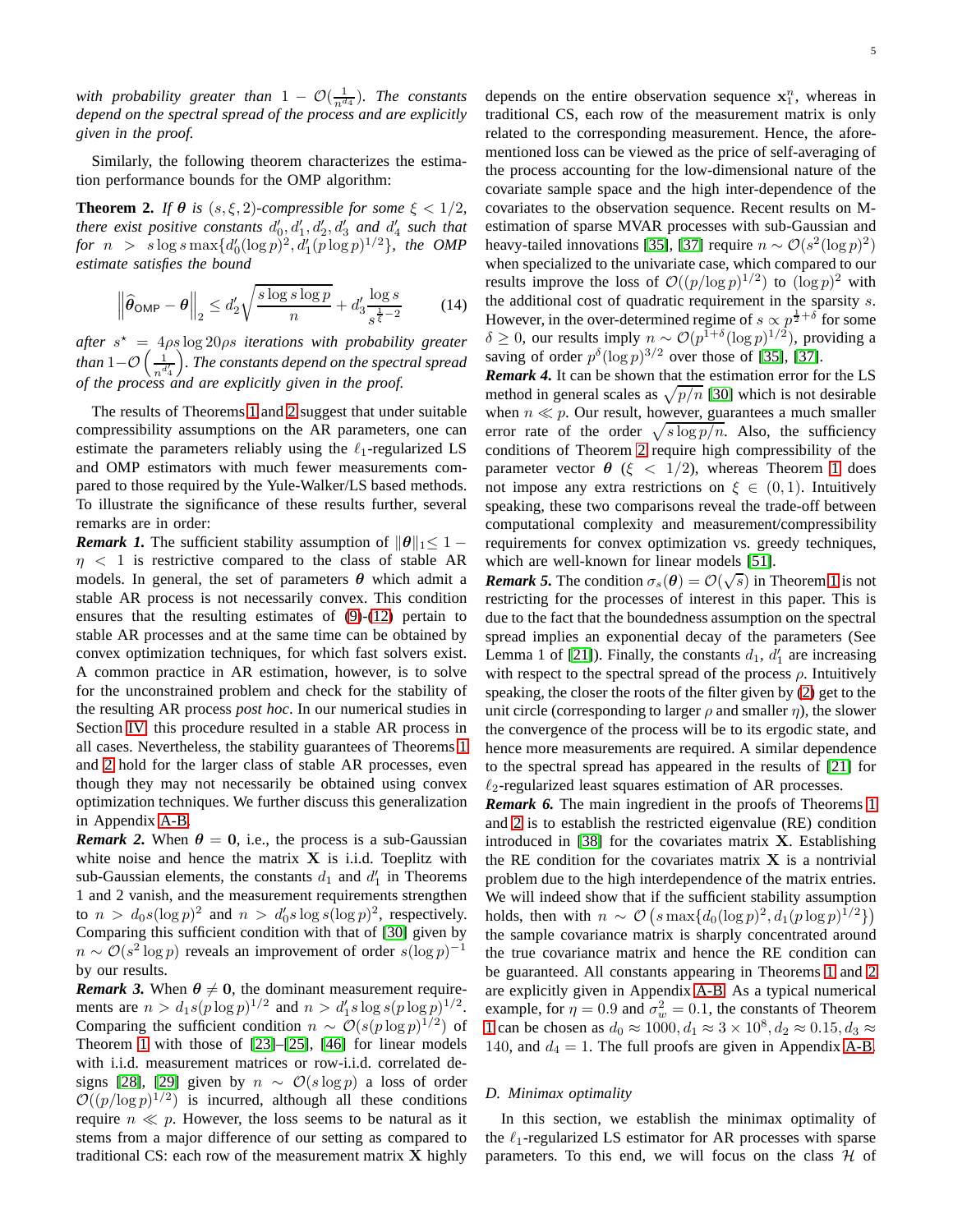stationary processes which admit an  $AR(p)$  representation with s-sparse parameter  $\theta$  such that  $\|\theta\|_1 \leq 1 - \eta < 1$ . The theoretical results of this section are inspired by the results of [\[21\]](#page-13-14) on non-asymptotic order selection via  $\ell_2$ -regularized LS estimation in the absence of sparsity, and extend them by studying the  $\ell_1$ -regularized LS estimator of [\(9\)](#page-3-0).

We define the maximal *estimation* risk over  $H$  to be

$$
\mathcal{R}_{\text{est}}(\widehat{\boldsymbol{\theta}}) := \sup_{\mathcal{H}} \left( \mathbb{E} \left[ \| \widehat{\boldsymbol{\theta}} - \boldsymbol{\theta} \|_2^2 \right] \right)^{1/2} . \tag{15}
$$

The minimax estimator is the one minimizing the maximal estimation risk, i.e.,

$$
\widehat{\boldsymbol{\theta}}_{\text{minimax}} := \underset{\boldsymbol{\theta} \in \boldsymbol{\Theta}}{\arg \min} \quad \mathcal{R}_{\text{est}}(\widehat{\boldsymbol{\theta}}). \tag{16}
$$

Minimax estimator  $\hat{\theta}_{\text{minimax}}$ , in general, cannot be constructed explicitly [\[21\]](#page-13-14), and the common practice in non-parametric estimation is to construct an estimator  $\theta$  which is *order optimal* as compared to the minimax estimator:

$$
\mathcal{R}_{\text{est}}(\hat{\boldsymbol{\theta}}) \leq L \mathcal{R}_{\text{est}}(\hat{\boldsymbol{\theta}}_{\text{minimax}}). \tag{17}
$$

with  $L \geq 1$  being a constant. One can also define the minimax *prediction* risk by the maximal prediction error over all possible realizations of the process:

$$
\mathcal{R}_{\text{pre}}^2(\widehat{\boldsymbol{\theta}}) := \sup_{\mathcal{H}} \mathbb{E}\left[\left(x_k - \widehat{\boldsymbol{\theta}}' \mathbf{x}_{k-p}^{k-1}\right)^2\right].\tag{18}
$$

In [\[21\]](#page-13-14), it is shown that an  $\ell_2$ -regularized LS estimator with an order  $p^* = \mathcal{O}(\log n)$  is minimax optimal. This order pertains to the denoising regime where  $n \gg p$ . Hence, in order to capture long order lags of the process, one requires a sample size exponentially large in  $p$ , which may make the estimation problem computationally infeasible. For instance, consider a 2-sparse parameter with only  $\theta_1$  and  $\theta_p$  being nonzero. Then, in order to achieve minimax optimality,  $n \sim \mathcal{O}(2^p)$ measurements are required. In contrast, in the compressive regime where  $s, n \ll p$ , the goal, instead of selecting p, is to find conditions on the sparsity level  $s$ , so that for a given  $n$ and large enough p, the  $\ell_1$ -regularized estimator is minimax optimal without explicit knowledge of the value of s (See for example, [\[52\]](#page-13-44)).

In the following proposition, we establish the minimax optimality of the  $\ell_1$ -regularized estimator over the class of sparse AR processes with  $\theta \in \Theta$ :

<span id="page-5-1"></span>**Proposition 1.** Let  $x_1^n$  be samples of an AR process with *s*-sparse parameters satisfying  $||\theta||_1 \leq 1 - \eta$  and s  $\leq$  $\min\left\{\frac{1-\eta}{\sqrt{8\pi\eta}}\sqrt{\frac{n}{\log p}}\right.,\frac{n}{d_1(p\log p)^{1/2}},\frac{n}{d_0(\log p)^2}\right\}.$  Then, we have:  $\mathcal{R}_{\mathsf{est}}(\widehat{\boldsymbol{\theta}}_{\ell_1}) \leq L \mathcal{R}_{\mathsf{est}}(\widehat{\boldsymbol{\theta}}_{\mathsf{minimax}}).$ 

where L is a constant and is only a function of  $\eta$  and  $\sigma_{\rm w}^2$  and *is explicitly given in the proof.*

*Remark 5.* Proposition [1](#page-5-1) implies that  $\ell_1$ -regularized LS is minimax optimal in estimating the *s*-sparse parameter vector  $\theta$ , for small enough s. The proof of the Proposition [1](#page-5-1) is given in Appendix [A-D.](#page-11-0) This result can be extended to compressible  $\theta$  in a natural way with a bit more work, but we only present the proof for the case of s-sparse  $\theta$  for brevity. We also state

the following proposition on the prediction performance of the  $\ell_1$ -regularized LS estimator:

**Proposition 2.** Let  $x_{p+1}^n$  be samples of an AR process with s*sparse parameters and Gaussian innovations, then there exists a positive constant*  $d_5$  *such that for large enough*  $n, p$  *and s* satisfying  $n > d_1 s (p \log p)^{1/2}$ , we have:

$$
\mathcal{R}_{\text{pre}}^2(\widehat{\boldsymbol{\theta}}_{\ell_1}) \le d_5 \frac{s \log p}{n} + \sigma_{\text{w}}^2.
$$
 (19)

It can be readily observed that for  $n \gg s \log p$  the prediction error variance is very close to the variance of the innovations. The proof is similar to Theorem 3 of [\[21\]](#page-13-14) and is skipped in this paper for brevity.

#### <span id="page-5-0"></span>IV. APPLICATION TO SIMULATED AND REAL DATA

In this section, we study and compare the performance of Yule-Walker based estimation methods with those of the  $\ell_1$ regularized and greedy estimators given in Section [III.](#page-2-0) These methods are applied to simulated data as well as real data from crude oil price and traffic speed.

## *A. Simulation studies*

In order to simulate an AR process, we filtered a Gaussian white noise process using an IIR filter with sparse parameters. Figure [1](#page-5-2) shows a typical sample path of the simulated AR process used in our analysis. For the parameter vector  $\theta$ , we chose a length of  $p = 300$ , and employed  $n = 1500$ generated samples of the corresponding process for estimation. The parameter vector  $\theta$  is of sparsity level  $s = 3$  and  $\eta = 1 - ||\theta||_1 = 0.5$ . A value of  $\gamma_n = 0.1$  is used, which is slightly tuned around the theoretical estimate given by Theorem [1.](#page-3-4) The order of the process is assumed to be known. We compare the performance of seven estimators: 1)  $\theta_{LS}$  using LS, 2)  $\widehat{\theta}_{yw}$  using the Yule-Walker equations, 3)  $\widehat{\theta}_{\ell_1}$  from  $\ell_1$ regularized LS, 4)  $\hat{\theta}_{OMP}$  using OMP, 5)  $\hat{\theta}_{yw,\ell_{2,1}}$  using Eq. [\(11\)](#page-3-1), 6)  $\hat{\theta}_{yw,\ell_{1,1}}$  using Eq. [\(12\)](#page-3-2), and 7)  $\hat{\theta}_{vwOMP}$  using the cost function  $\mathfrak{J}(\theta)$  in the generalized OMP. Note that for the LS and Yule-Walker estimates, we have relaxed the condition of  $\|\theta\|_1$ < 1, to be consistent with the common usage of these methods. The Yule-Walker estimate is guaranteed to result in a stable AR process, whereas the LS estimate is not [\[44\]](#page-13-36). Figure [2](#page-6-0) shows the estimated parameter vectors using these algorithms. It can be visually observed that  $\ell_1$ -regularized and greedy estimators (shown in purple) significantly outperform the Yule-Walker-based estimates (shown in orange).

<span id="page-5-2"></span>

Fig. 1: Samples of the simulated AR process.

In order to quantify the latter observation precisely, we repeated the same experiment for  $p = 300, s = 3$  and  $10 \le n \le 10^5$ . A comparison of the normalized MSE of the estimators vs.  $n$  is shown in Figure [3.](#page-6-1) As it can be inferred from Figure [3,](#page-6-1) in the region where  $n$  is comparable to or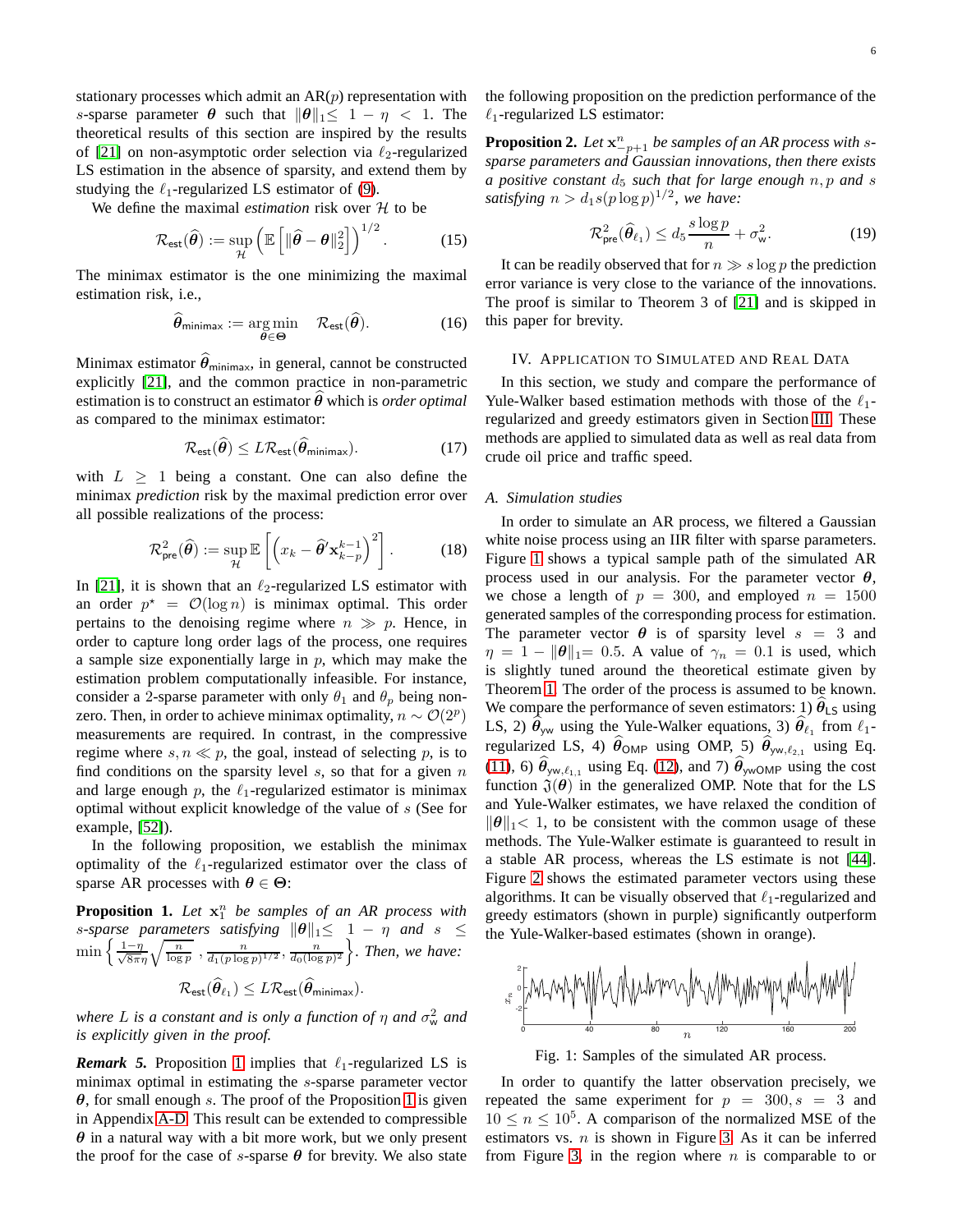<span id="page-6-0"></span>

Fig. 2: Estimates of  $\theta$  for  $n = 1500$ ,  $p = 300$ , and  $s = 3$ (These results are best viewed in the color version).

less than p (shaded in light purple), the sparse estimators have a systematic performance gain over the Yule-Walker based estimates, with the  $\ell_1$ -regularized LS and ywOMP estimates outperforming the rest.

<span id="page-6-1"></span>

Fig. 3: MSE comparison of the estimators vs. the number of measurements  $n$ . The shaded region corresponds to the compressive regime of  $n < p$ .

The MSE comparison in Figure [3](#page-6-1) requires one to know the true parameters. In practice, the true parameters are not available for comparison purposes. In order to quantify the performance gain of these methods, we use statistical tests to assess the goodness-of-fit of the estimates. The common chi-square type statistical tests, such as the F-test, are useful when the hypothesized distribution to be tested against is discrete or categorical. For our problem setup with sub-Gaussian innovations, we will use a number of statistical tests appropriate for AR processes, namely, the Kolmogorov-Smirnov (KS) test, the Cramér-von Mises (CvM) criterion, the spectral Cramér-von Mises (SCvM) test and the Anderson-Darling (AD) [\[53\]](#page-13-45)–[\[55\]](#page-14-0). A summary of these tests is given in Appendix [B.](#page-12-0) Table [II](#page-6-2) summarizes the test statistics for different estimation methods. Cells colored in orange (darker shade in grayscale) correspond to traditional AR estimation methods and those colored in blue (lighter shade in grayscale) correspond to the sparse estimator with the best performance among those considered in this work. These tests are based on the known results on limiting distributions of error residuals. As noted from Table [II,](#page-6-2) our simulations suggest that the OMP estimate achieves the best test statistics for the CvM, AD and KS tests, whereas the  $\ell_1$ -regularized estimate achieves the best SCvM statistic.

<span id="page-6-2"></span>TABLE II: Goodness-of-fit tests for the simulated data

| Test<br>Estimate                                                                                                                                                         | CvM  | AD.  | KS    | <b>SCvM</b> |
|--------------------------------------------------------------------------------------------------------------------------------------------------------------------------|------|------|-------|-------------|
| θ                                                                                                                                                                        | 0.31 | 1.54 | 0.031 | 0.009       |
| $\widehat{\theta}_{\textsf{LS}}$                                                                                                                                         | 0.68 | 5.12 | 0.037 | 0.017       |
|                                                                                                                                                                          | 0.65 | 4.87 | 0.034 | 0.025       |
|                                                                                                                                                                          | 0.34 | 1.72 | 0.030 | 0.009       |
|                                                                                                                                                                          | 0.29 | 1.45 | 0.028 | 0.009       |
|                                                                                                                                                                          | 0.35 | 1.80 | 0.032 | 0.009       |
| $\hat{\theta}_{\text{yw}}$<br>$\hat{\theta}_{\ell_1}$<br>$\hat{\theta}_{\text{OMP}}$<br>$\hat{\theta}_{\text{yw}, \ell_{2,1}}$<br>$\hat{\theta}_{\text{yw}, \ell_{1,1}}$ | 0.42 | 2.33 | 0.040 | 0.008       |
| wOMP                                                                                                                                                                     | 0.29 | 1.46 | 0.030 | 0.009       |

#### *B. Application to the analysis of crude oil prices*

In this and the following subsection, we consider applications with real-world data. As for the first application, we apply the sparse AR estimation techniques to analyze the crude oil price of the Cushing, OK WTI Spot Price FOB dataset [\[56\]](#page-14-1). This dataset consists of 7429 daily values of oil prices in dollars per barrel. In order to avoid outliers, usually the dataset is filtered with a moving average filter of high order. We have skipped this procedure by visual inspection of the data and selecting  $n = 4000$  samples free of outliers. Such financial data sets are known for their non-stationarity and long order history dependence. In order to remove the deterministic trends in the data, one-step or two-step time differencing is typically used. We refer to [\[8\]](#page-13-2) for a full discussion of this detrending method. We have used a first-order time differencing which resulted in a sufficient detrending of the data. Figure [4](#page-6-3) shows the data used in our analysis. We have chosen  $p = 150$  by inspection. The histogram of first-order differences as well the estimates are shown in Figure [5.](#page-7-0)

<span id="page-6-3"></span>

Fig. 4: A sample segment of the Cushing, OK WTI Spot Price FOB data.

A visual inspection of the estimates in Figure [5](#page-7-0) shows that the  $\ell_1$ -regularized LS  $(\widehat{\theta}_{\ell_1})$  and OMP  $(\widehat{\theta}_{OMP})$  estimates consistently select specific time lags in the AR parameters, whereas the Yule-Walker and LS estimates seemingly overfit the data by populating the entire parameter space. In order to perform goodness-of-fit tests, we use an even/odd twofold cross-validation. Table [III](#page-7-1) shows the corresponding test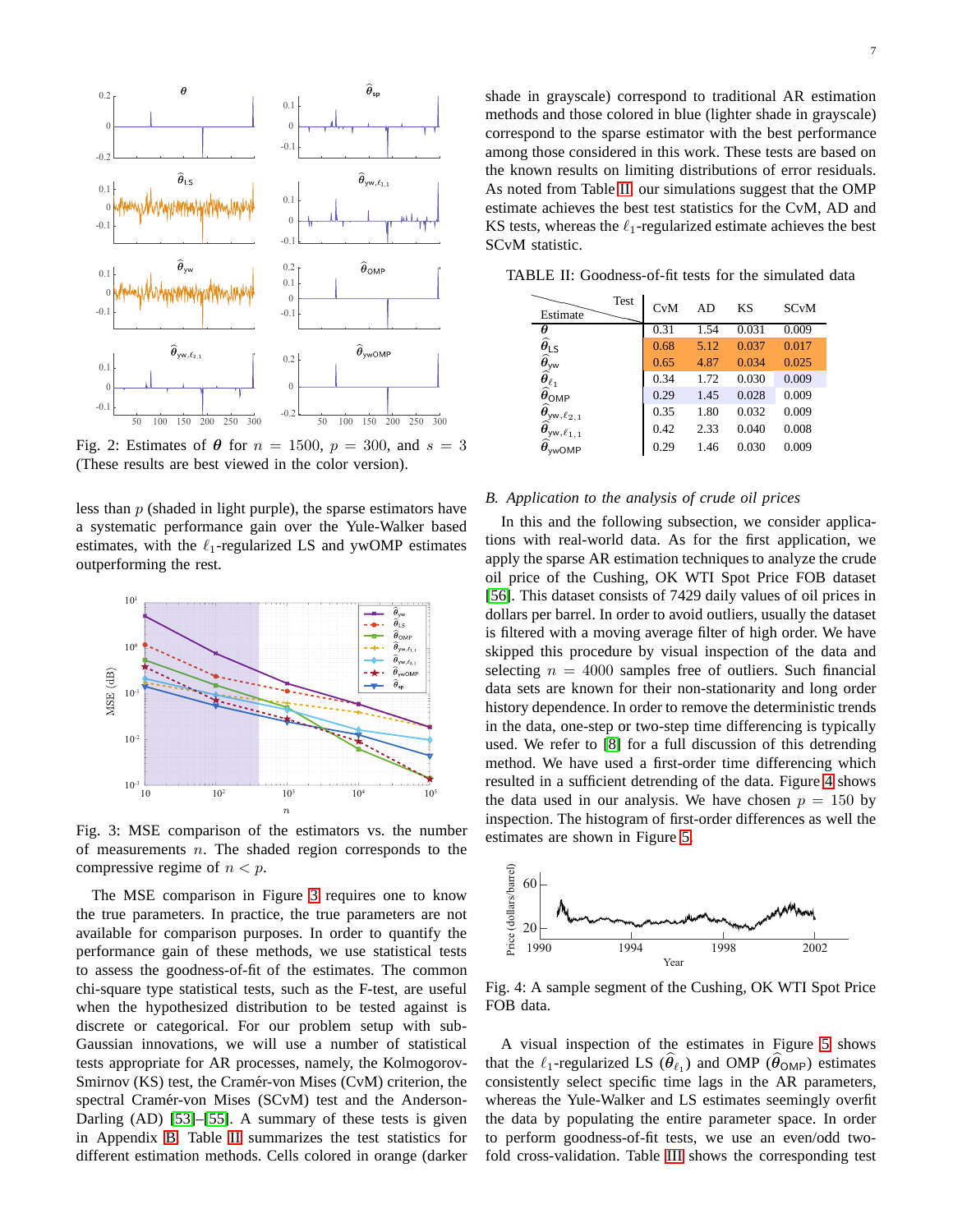<span id="page-7-0"></span>

Fig. 5: Estimates of  $\theta$  for the second-order differences of the oil price data.

statistics, which reveal that indeed the  $\ell_1$ -regularized and OMP estimates outperform the traditional estimation techniques.

<span id="page-7-1"></span>TABLE III: Goodness-of-fit tests for the crude oil price data

| <b>Test</b><br>Estimate                                                                                                                                     | CvM  | AD   | KS    | <b>SC<sub>v</sub>M</b> |
|-------------------------------------------------------------------------------------------------------------------------------------------------------------|------|------|-------|------------------------|
|                                                                                                                                                             | 0.88 | 5.55 | 0.055 | 0.046                  |
|                                                                                                                                                             | 0.58 | 3.60 | 0.043 | 0.037                  |
|                                                                                                                                                             | 0.27 | 1.33 | 0.031 | 0.020                  |
| $\begin{matrix} \widehat{\theta}_{\textsf{LS}}\\ \widehat{\theta}_{\textsf{yw}}\\ \widehat{\theta}_{\ell_1}\\ \widehat{\theta}_{\textsf{OMP}} \end{matrix}$ | 0.22 | 1.18 | 0.025 | 0.022                  |
|                                                                                                                                                             | 0.28 | 1.40 | 0.027 | 0.021                  |
| $\hat{\theta}_{yw,\ell_{2,1}}$ $\hat{\theta}_{yw,\ell_{1,1}}$                                                                                               | 0.24 | 1.26 | 0.027 | 0.022                  |
| <b>wOMP</b>                                                                                                                                                 | 0.23 | 1.18 | 0.026 | 0.022                  |

#### *C. Application to the analysis of traffic data*

Our second real data application concerns traffic speed data. The data used in our simulations is the INRIX  $(R)$  speed data for I-495 Maryland inner loop freeway (clockwise) between US-1/Baltimore Ave/Exit 25 and Greenbelt Metro Dr/Exit 24 from 1 Jul, 2015 to 31 Oct, 2015 [\[57\]](#page-14-2), [\[58\]](#page-14-3). The reference speed of 65 mph is reported. Our aim is to analyze the longterm, large-scale periodicities manifested in these data by fitting high-order sparse AR models. Given the huge length of the data and its high variability, the following pre-processing was made on the original data:

- 1) The data was downsampled by a factor of 4 and averaged by the hour in order to reduce its daily variability, that is each lag corresponds to one hour.
- 2) The logarithm of speed was used for analysis and the mean was subtracted. This reduces the high variability of speed due to rush hours and lower traffic during weekends and holidays.

Figure [6](#page-7-2) shows a typical average weekly speed and travel time in this dataset and the corresponding 25-75-th percentiles. As can be seen the data shows high variability around the rush hours of 8 am and 4 pm. In our analysis, we used the first

<span id="page-7-2"></span>

Fig. 6: A sample of the speed and travel time data for I-495.

half of the data ( $n = 1500$ ) for fitting, from which the AR parameters and the distribution and variance of the innovations were estimated. The statistical tests were designed based on the estimated distributions, and the statistics were computed accordingly using the second half of the data. We selected an order of  $p = 200$  by inspection and noting that the data seems to have a periodicity of order 170 samples.

<span id="page-7-3"></span>

Fig. 7: Estimates of  $\theta$  for the traffic speed data.

Figure [7](#page-7-3) shows part of the data used in our analysis as well as the estimated parameters. The  $\ell_1$ -regularized LS  $(\widehat{\theta}_{\ell_1})$  and OMP ( $\theta_{\text{OMP}}$ ) are consistent in selecting the same components of  $\theta$ . These estimators pick up two major lags around which  $\theta$ has its largest components. The first lag corresponds to about 24 hours which is mainly due to the rush hour periodicity on a daily basis. The second lag is around  $150 - 170$  hours which corresponds to weekly changes in the speed due to lower traffic over the weekend. In contrast, the Yule-Walker and LS estimates do not recover these significant time lags.

Statistical tests for a selected subset of the estimators are shown in Table [IV.](#page-8-2) Interestingly, the  $\ell_1$ -regularized LS estimator significantly outperforms the other estimators in three of the tests. The Yule-Walker estimator, however, achieves the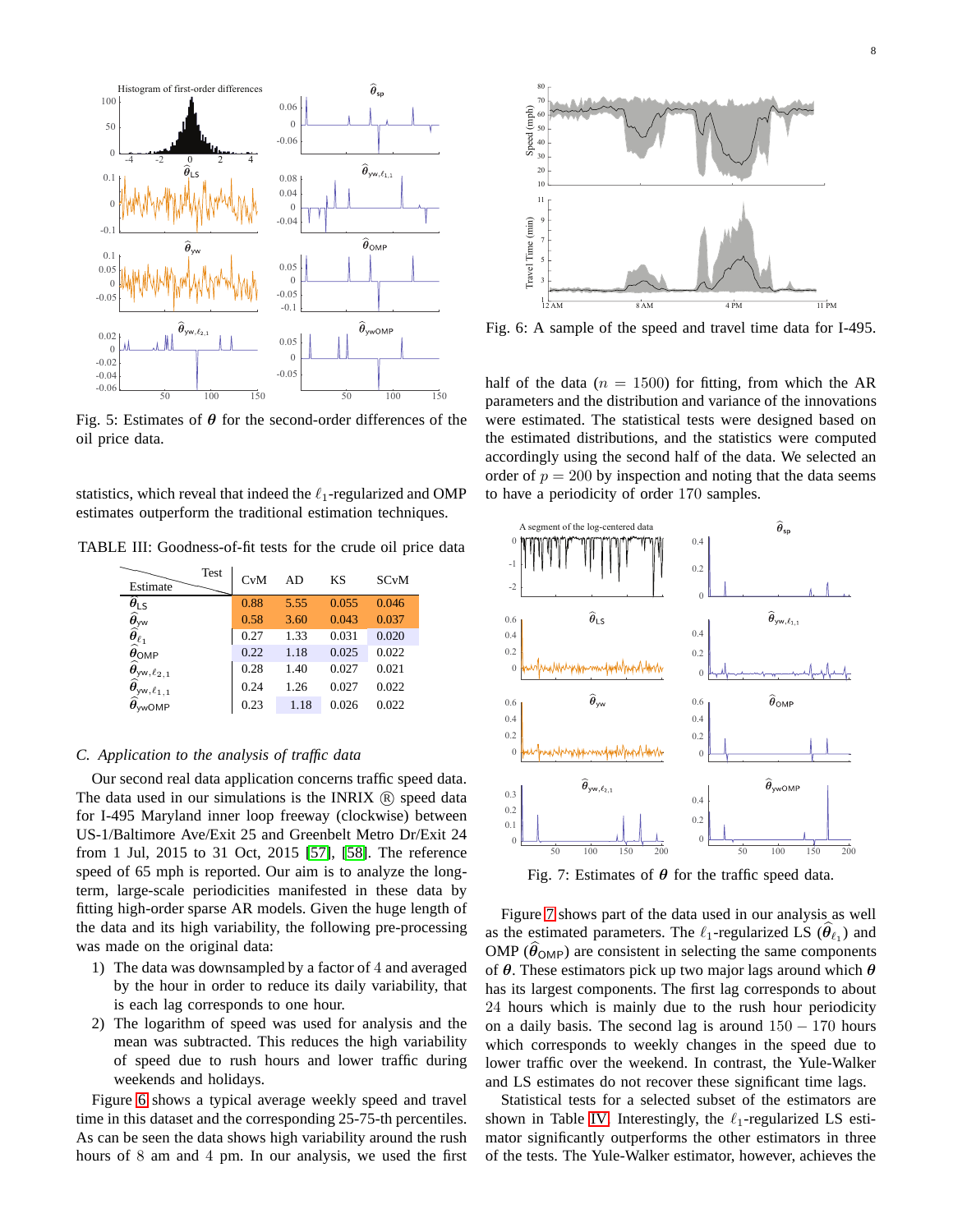<span id="page-8-2"></span>TABLE IV: Goodness-of-fit tests for the traffic speed data

| Test<br>Estimate                                                                                                                                                | CvM                  | AD                   | KS                 | <b>SC<sub>v</sub>M</b> |
|-----------------------------------------------------------------------------------------------------------------------------------------------------------------|----------------------|----------------------|--------------------|------------------------|
|                                                                                                                                                                 | 0.012                | 0.066                | 0.220              | 0.05                   |
|                                                                                                                                                                 | $1.4 \times 10^{-7}$ | $2.1 \times 10^{-6}$ | $6.7\times10^{-4}$ | 0.25                   |
|                                                                                                                                                                 | 0.017                | 0.082                | 0.220              | 1.49                   |
| $\widehat{\widehat{\theta}}_{\mathsf{yw}}$<br>$\widehat{\widehat{\theta}}_{\ell_1}$<br>$\widehat{\theta}_{\mathsf{OMP}}$<br>$\widehat{\theta}_{\mathsf{ywOMP}}$ | 0.025                | 0.122                | 0.270              | 0.14                   |

<span id="page-8-0"></span>best SCvM test statistic.

#### V. CONCLUSIONS

In this paper, we have investigated sufficient sampling requirements for stable estimation of AR models in the nonasymptotic regime using the  $\ell_1$ -regularized LS and greedy estimation (OMP) techniques. We have further established the minimax optimality of the  $\ell_1$ -regularized LS estimator. Compared to the existing literature, our results provide several major contributions. First, when  $s \sim p^{\frac{1}{2} + \delta}$  for some  $\delta \geq 0$ , our results suggest an improvement of order  $\mathcal{O}(p^{\delta}(\log p)^{3/2})$ in the sampling requirements for the estimation of univariate AR models with sub-Gaussian innovations using the LASSO, over those of [\[35\]](#page-13-27) and [\[37\]](#page-13-29) which require  $n \sim \mathcal{O}(p^2(\log p)^2)$ for stable AR estimation. When specialized to a sub-Gaussian white noise process, i.e., establishing the RE condition of i.i.d. Toeplitz matrices, our results provide an improvement of order  $O(s/\log p)$  over those of [\[30\]](#page-13-22). Second, although OMP is widely used in practice, the choice of the number of greedy iterations is often ad-hoc. In contrast, our theoretical results prescribe an analytical choices of the number of iterations required for stable estimation, thereby promoting the usage of OMP as a low-complexity algorithm for AR estimation. Third, we established the minimax optimality of the  $\ell_1$ -regularized LS estimator for the estimation of sparse AR parameters.

We further verified the validity of our theoretical results through simulation studies as well as application to real financial and traffic data. These results show that the sparse estimation methods significantly outperform the widely-used Yule-Walker based estimators in fitting AR models to the data. Although we did not theoretically analyze the performance of sparse Yule-Walker based estimators, they seem to perform on par with the  $\ell_1$ -regularized LS and OMP estimators based on our numerical studies. Finally, our results provide a striking connection to our recent work [\[59\]](#page-14-4), [\[60\]](#page-14-5) in estimating sparse self-exciting discrete point process models. These models regress an observed binary spike train with respect to its history via Bernoulli or Poisson statistics, and are often used in describing spontaneous activity of sensory neurons. Our results have shown that in order to estimate a sparse historydependence parameter vector of length  $p$  and sparsity  $s$  in a stable fashion, a spike train of length  $n \sim \mathcal{O}(s^{2/3} p^{2/3} \log p)$ is required. This leads us to conjecture that these sub-linear sampling requirements are sufficient for a larger class of autoregressive processes, beyond those characterized by linear models. Finally, our minimax optimality result requires the sparsity level s to grow at most as fast as  $O(n/(p \log p)^{1/2})$ . We consider further relaxation of this condition, as well as the generalization of our results to sparse MVAR processes as future work.

#### APPENDIX A PROOFS OF THEOREMS [1](#page-3-4) AND [2](#page-4-0)

#### *A. The Restricted Strong Convexity of the matrix of covariates*

The first element of the proofs of both Theorems [1](#page-3-4) and [2](#page-4-0) is to establish the Restricted Strong Convexity (RSC) for the matrix X of covariates formed from the observed data. First, we investigate the closely related Restricted Eigenvalue (RE) condition. Let  $[\lambda_{\min}(s), \lambda_{\max}(s)]$  be the smallest interval containing the singular values of  $\frac{1}{n}(\mathbf{X}_S^T \mathbf{X}_S)$ , where  $\mathbf{X}_S$  is a sub-matrix  $X$  over an index set  $S$  of size  $s$ .

**Definition 1** (Restricted Eigenvalue Condition)**.** *A matrix* X *is said to satisfy the RE condition of order s if*  $\lambda_{\min}(s) > 0$ *.* 

Although the RE condition only restricts  $\lambda_{\min}(s)$ , in the following analysis we also keep track of  $\lambda_{\text{max}}(s)$ , which appears in some of the bounds. Establishing the RSC for X proceeds in a sequence of lemmas (Lemmas [1](#page-8-3)[–5](#page-9-1) culminating in Lemma [6\)](#page-9-2). We first show that the RE condition holds for the true covariance of an AR process:

<span id="page-8-3"></span>**Lemma 1** (from [\[61\]](#page-14-6)). *Let*  $\mathbf{R} \in \mathbb{R}^{k \times k}$  *be the*  $k \times k$  *covariance matrix of a stationary process with power spectral density*  $S(\omega)$ , and denote its maximum and minimum eigenvalues by  $\phi_{\text{max}}(k)$  and  $\phi_{\text{min}}(k)$ , respectively. Then,  $\phi_{\text{max}}(k)$  is increas*ing in* k,  $\phi_{\text{min}}(k)$  *is decreasing in* k, and we have

$$
\phi_{\min}(k) \downarrow \inf_{\omega} S(\omega), \quad \text{and} \quad \phi_{\max}(k) \uparrow \sup_{\omega} S(\omega). \tag{20}
$$

This result gives us the following corollary:

<span id="page-8-1"></span>**Corollary 1** (Singular Value Spread of R)**.** *Under the sufficient stability assumption, the singular values of the covari*ance **R** of an AR process lie in the interval  $\left[\frac{\sigma_w^2}{8\pi}, \frac{\sigma_w^2}{2\pi\eta^2}\right]$ i *.*

*Proof:* For an AR(p) process

$$
S(\omega) = \frac{1}{2\pi} \frac{\sigma_{\mathsf{w}}^2}{|1 - \sum_{\ell=1}^p \theta_\ell e^{-j\ell\omega}|^2}
$$

.

Combining  $\|\theta\|_1 \leq 1 - \eta < 1$  $\|\theta\|_1 \leq 1 - \eta < 1$  $\|\theta\|_1 \leq 1 - \eta < 1$  with Lemma 1 proves the claim.

Note that by Lemma [1,](#page-8-3) the result of Corollary [1](#page-8-3) not only holds for AR processes, but also for *any* stationary process satisfying  $\inf_{\omega} S(\omega) > 0$  and  $\sup_{\omega} S(\omega) < \infty$ , i.e., a process with finite spectral spread.

We next establish conditions for the RE condition to hold for the empirical covariance  $\mathbf{R}$ :

<span id="page-8-4"></span>**Lemma 2.** *If the singular values of* R *lie in the interval*  $[\lambda_{\min}, \lambda_{\max}]$ , then **X** satisfies the RE condition of order  $s_{\star}$  with *parameters*  $\lambda_{\min}(s_{\star}) = \lambda_{\min} - ts_{\star}$  *and*  $\lambda_{\max}(s_{\star}) = \lambda_{\max} + ts_{\star}$ , *where*  $t = \max_{i,j} |R_{ij} - R_{ij}|$ *.* 

*Proof:* Let  $\widehat{\mathbf{R}} = \frac{1}{n}(\mathbf{X}^T \mathbf{X})$ . For every  $s_{\star}$ -sparse  $\boldsymbol{\theta}$  we have

$$
\label{eq:theta} \begin{aligned} \pmb{\theta}^T\widehat{\mathbf{R}}\pmb{\theta} &\geq \pmb{\theta}^T\mathbf{R}\pmb{\theta}-t\|\pmb{\theta}\|_1^2\!\geq (\lambda_{\text{min}}-ts_{\star})\|\pmb{\theta}\|_2^2,\\ \pmb{\theta}^T\widehat{\mathbf{R}}\pmb{\theta} &\leq \pmb{\theta}^T\mathbf{R}\pmb{\theta}+t\|\pmb{\theta}\|_1^2\!\leq (\lambda_{\text{max}}+ts_{\star})\|\pmb{\theta}\|_2^2, \end{aligned}
$$

which proves the claim.

We will next show that  $t$  can be suitably controlled with high probability. Before doing so, we state a key result of Rudzkis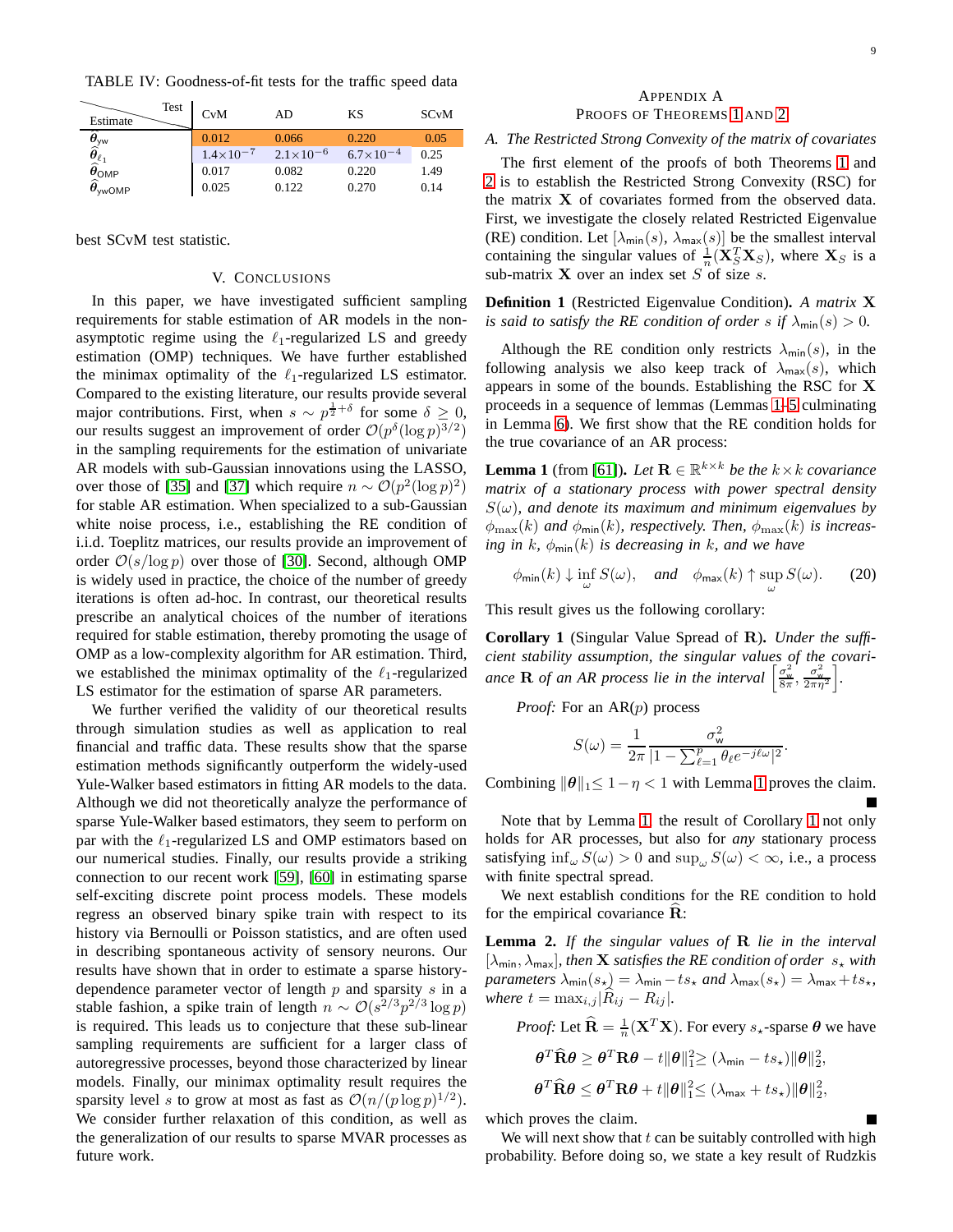[\[62\]](#page-14-7) regarding the concentration of second-order empirical sums from stationary processes:

<span id="page-9-3"></span>**Lemma 3.** *Let*  $x_{-p+1}^n$  *be samples of a stationary process which satisfies*

<span id="page-9-4"></span>
$$
x_k = \sum_{j=-\infty}^{\infty} b_{j-k} w_j,
$$
 (21)

j=−∞ *where* wk*'s are i.i.d random variables with*

<span id="page-9-5"></span>
$$
|\mathbb{E}(|w_j|^k)| \le (\tilde{c}\sigma_{\mathsf{w}})^k k!, \ k = 2, 3, \cdots,
$$
 (22)

*for some constant*  $\tilde{c}$  *and* 

<span id="page-9-6"></span>
$$
\sum_{j=-\infty}^{\infty} |b_j| < \infty. \tag{23}
$$

*Then, the biased sample autocorrelation given by*

$$
\widehat{r}_k^b = \frac{1}{n+k} \sum_{i,j=1,j-i=k}^{n+k} x_i x_j
$$

*satisfies*

<span id="page-9-7"></span>
$$
\mathbb{P}(|\hat{r}_k^b - r_k^b| > t) \le c_1(n+k) \exp\left(-\frac{c_2}{\sigma_w} \frac{t^2(n+k)}{c_3 \sigma_w^3 + t^{3/2} \sqrt{n+k}}\right),\tag{24}
$$

*for positive absolute constants*  $c_1$ *,*  $c_2$  *and*  $c_3$  *which are independent of the dimensions of the problem. In particular, if*  $x_k = w_k$ , *i.e.*, *a* sub-Gaussian white noise process,  $c_3$ *vanishes.*

*Proof:* The lemma is a special case of Theorem 4 under Condition 2 of Remark 3 in [\[62\]](#page-14-7). For the special case of  $x_k =$  $w_k$ , the constant H in Lemma 7 of [\[62\]](#page-14-7) and hence  $c_3$  vanish.

Using the result of Lemma [3,](#page-9-3) we can control  $t$  and establish the RE condition for  $\bf{R}$  as follows:

<span id="page-9-8"></span>**Lemma 4.** *Let* m *be a positive integer. Then,* X *satisfies the RE condition of order*  $(m + 1)s$  *with a constant*  $\lambda_{\min}/2$  *with probability at least*  $\sqrt{ }$  $\setminus$ 

$$
1 - c_1 p^2 (n+p) \exp\left(-\frac{c_4 \sqrt{\frac{n}{s}}}{1 + c_5 \frac{n+p}{(\frac{n}{s})^{3/2}}}\right),\tag{25}
$$

*where*  $c_1$  *is the same as in Lemma [3,](#page-9-3)*  $c_4 = \frac{c_2}{\sigma_w} \sqrt{\frac{\lambda_{\min}}{2(m+1)}}$  *and*  $c_5 = \frac{c_3 \sigma_{\rm w}^3}{\left(\frac{\lambda_{\rm min}}{2(m+1)}\right)^{3/2}}.$ 

*Proof:* First, note that for the given AR process, condition [\(21\)](#page-9-4) is verified by the Wold decomposition of the process, condition [\(22\)](#page-9-5) results from the sub-Gaussian assumption on the innovations, and condition [\(23\)](#page-9-6) results from the stability of the process. Noting that

$$
\widehat{R}_{i,i+k} = \frac{1}{n} \sum_{i=1}^{n} x_i x_{i+k} = \frac{1}{n} \sum_{i,j=1,j-i=k}^{n+k} x_i x_j = \frac{n+k}{n} \widehat{r}_k^b,
$$
\n(26)

for  $i = 1, \dots, n$  and  $k = 0, \dots, p - 1$ , Eq. [\(24\)](#page-9-7) implies:

$$
\mathbb{P}\left(|\widehat{R}_{i,i+k} - R_{i,i+k}| > \tau\right) \leq c_1(n+k) \exp\left(-\frac{c_2\sqrt{\tau n}}{\frac{c_3\sigma_w^4(n+k)}{\tau^{3/2}n^{3/2}} + \sigma_w}\right)
$$

By the union bound and  $k \leq p$ , we get:

$$
\mathbb{P}\left(\max_{i,j}|\widehat{R}_{ij} - R_{ij}| > \tau\right) \le c_1 p^2 (n+p) \exp\left(-\frac{c_2 \sqrt{\tau n}}{\frac{c_3 \sigma_w^4 (n+p)}{\tau^{3/2} n^{3/2}} + \sigma_w}\right)
$$
(27)

Choosing  $\tau = \frac{\lambda_{\min}}{2(m+1)s}$  and invoking the result of Lemma [2](#page-8-4) establishes the result of the lemma.

We next define the closely related notion of the Restricted Strong Convexity (RSC):

**Definition 2** (Restricted Strong Convexity [\[63\]](#page-14-8))**.** *Let*

$$
\mathbb{V} := \{ \mathbf{h} \in \mathbb{R}^p | \| \mathbf{h}_{S^c} \|_1 \leq 3 \| \mathbf{h}_S \|_1 + 4 \| \boldsymbol{\theta}_{S^c} \|_1 \}. \tag{28}
$$

*Then,* X *is said to satisfy the RSC condition of order* s *if there exists a positive*  $\kappa > 0$  *such that* 

$$
\frac{1}{n}\mathbf{h}^T\mathbf{X}^T\mathbf{X}\mathbf{h} = \frac{1}{n}\|\mathbf{X}\mathbf{h}\|_2^2 \ge \kappa \|\mathbf{h}\|_2^2, \quad \forall \mathbf{h} \in \mathbb{V}.
$$
 (29)

The RSC condition can be deduced from the RE condition according to the following result:

<span id="page-9-1"></span>**Lemma 5** (Lemma 4.1 of [\[38\]](#page-13-30))**.** *If* X *satisfies the RE condition of order*  $s_{\star} = (m+1)s$  *with a constant*  $\lambda_{\min}((m+1)s)$ *, then the RSC condition of order* s *holds with*

$$
\kappa = \lambda_{\min}((m+1)s) \left(1 - 3\sqrt{\frac{\lambda_{\max}(ms)}{m\lambda_{\min}((m+1)s)}}\right)^2.
$$
 (30)

We can now establish the RSC condition of order  $s$  for  $X$ :

<span id="page-9-2"></span>**Lemma 6.** *The matrix of covariates* X *satisfies the RSC condition of order s with a constant*  $\kappa = \frac{\sigma_w^2}{16\pi}$  *with probability at least*

$$
1 - c_1 p^2 (n+p) \exp\left(-\frac{c_\eta \sqrt{\frac{n}{s}}}{1 + c'_\eta \frac{n+p}{(\frac{n}{s})^{3/2}}}\right),\tag{31}
$$

where 
$$
c_{\eta} = \frac{c_2 \eta}{\sqrt{16\pi (72 + \eta^2)}}
$$
 and  $c'_{\eta} = \frac{c_3 (16\pi (72 + \eta^2))^{3/2}}{\eta^3}$ .

*Proof:* Choosing  $m = \lceil \frac{72}{\eta^2} \rceil$ , and using Lemmas [2,](#page-8-4) [4,](#page-9-8) and [5](#page-9-1) establishes the result. Note that if  $x_k = w_k$ , i.e., a sub-Gaussian white noise process, then  $c_3$  and hence  $c'_\eta$  vanish.

We are now ready prove Theorems [1](#page-3-4) and [2.](#page-4-0)

#### <span id="page-9-0"></span>*B. Proof of Theorem [1](#page-3-4)*

.

<span id="page-9-9"></span>.

We first establish the so-called vase (cone) condition for the error vector  $\mathbf{h} = \boldsymbol{\theta}_{\ell_1} - \boldsymbol{\theta}$ :

**Lemma 7.** *For a choice of the regularization parameter*  $\gamma_n \geq$  $\|\nabla \mathfrak{L}(\boldsymbol{\theta})\|_{\infty} = \frac{2}{n} \|\mathbf{X}^T (\mathbf{x}_1^n - \mathbf{X}\boldsymbol{\theta})\|_{\infty}$ , the optimal error  $\mathbf{h} =$  $\hat{\theta}_{\ell_1}$  –  $\theta$  belongs to the vase

$$
\mathbb{V} := \{ \mathbf{h} \in \mathbb{R}^p | \| \mathbf{h}_{S^c} \|_1 \leq 3 \| \mathbf{h}_S \|_1 + 4 \| \boldsymbol{\theta}_{S^c} \|_1 \}. \tag{32}
$$

*Proof:* Using several instances of the triangle inequality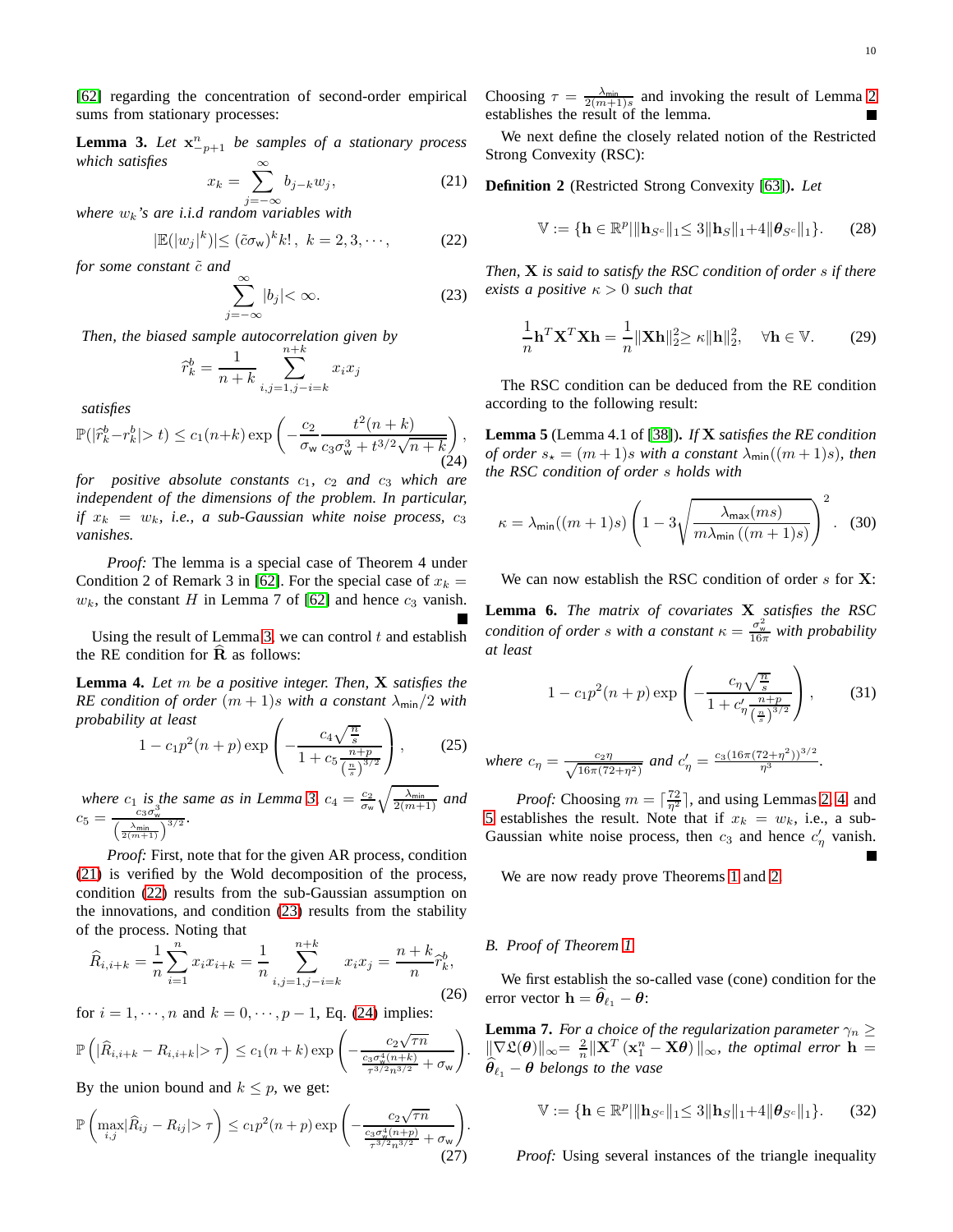we have:

$$
0 \geq \frac{1}{n} \left( \|\mathbf{x}_1^n - \mathbf{X}(\boldsymbol{\theta} + \mathbf{h})\|_2^2 - \|\mathbf{x}_1^n - \mathbf{X}\boldsymbol{\theta}\|_2^2 \right) +
$$
  
\n
$$
\gamma_n \left( \|\boldsymbol{\theta} + \mathbf{h}\|_1 - \|\boldsymbol{\theta}\|_1 \right)
$$
  
\n
$$
\geq -\frac{1}{n} \|\mathbf{X}^T (\mathbf{x}_1^n - \mathbf{X}\boldsymbol{\theta})\|_{\infty} \|\mathbf{h}\|_1 +
$$
  
\n
$$
\gamma_n \left( \|\boldsymbol{\theta}_S + \mathbf{h}_{S^c} + \mathbf{h}_S + \boldsymbol{\theta}_{S^c}\|_1 - \|\boldsymbol{\theta}\|_1 \right)
$$
  
\n
$$
\geq -\frac{\gamma_n}{2} (\|\mathbf{h}_{S^c}\|_1 + \|\mathbf{h}_S\|_1) +
$$
  
\n
$$
\gamma_n \left( \|\boldsymbol{\theta}_S + \mathbf{h}_{S^c}\|_1 - \|\mathbf{h}_S + \boldsymbol{\theta}_{S^c}\|_1 - \|\boldsymbol{\theta}\|_1 \right)
$$
  
\n
$$
= -\frac{\gamma_n}{2} (\|\mathbf{h}_{S^c}\|_1 + \|\mathbf{h}_S\|_1) +
$$
  
\n
$$
\gamma_n \left( \|\boldsymbol{\theta}_S\|_1 + \|\mathbf{h}_{S^c}\|_1 - \|\mathbf{h}_S\|_1 - \|\boldsymbol{\theta}_{S^c}\|_1 - \|\boldsymbol{\theta}_{S^c}\|_1 - \|\boldsymbol{\theta}_S\|_1 \right)
$$
  
\n
$$
= \frac{\gamma_n}{2} (\|\mathbf{h}_{S^c}\|_1 - 3\|\mathbf{h}_S\|_1 - 4\|\boldsymbol{\theta}_{S^c}\|_1).
$$

The following result of Negahban et al. [\[63\]](#page-14-8) allows us to characterize the desired error bound:

<span id="page-10-0"></span>**Lemma 8** (Theorem 1 of [\[63\]](#page-14-8))**.** *If* X *satisfies the RSC condition of order s with a constant*  $\kappa > 0$  *and*  $\gamma_n \geq ||\nabla \mathfrak{L}(\boldsymbol{\theta})||_{\infty}$ *, then any optimal solution*  $\widehat{\theta}_{\ell_1}$  *satisfies* 

$$
\|\widehat{\boldsymbol{\theta}}_{\ell_1} - \boldsymbol{\theta}\|_2 \le \frac{2\sqrt{s}\gamma_n}{\kappa} + \sqrt{\frac{2\gamma_n \sigma_s(\boldsymbol{\theta})}{\kappa}}.
$$
 (\*)

In order to use Lemma [8,](#page-10-0) we need to control  $\gamma_n$  =  $\|\nabla \mathfrak{L}(\theta)\|_{\infty}$ . We have:

$$
\nabla \mathfrak{L}(\boldsymbol{\theta}) = \frac{2}{n} \mathbf{X}^T (\mathbf{x}_1^n - \mathbf{X}\boldsymbol{\theta}),
$$
 (33)

It is easy to check that by the uncorrelatedness of the innovations  $w_k$ 's, we have

<span id="page-10-1"></span>
$$
\mathbb{E}\left[\nabla \mathfrak{L}(\boldsymbol{\theta})\right] = \frac{2}{n} \mathbb{E}\left[\mathbf{X}^T(\mathbf{x}_1^n - \mathbf{X}\boldsymbol{\theta})\right] = \frac{2}{n} \mathbb{E}\left[\mathbf{X}^T \mathbf{w}_1^n\right] = \mathbf{0}.
$$
\n(34)

Eq. [\(34\)](#page-10-1) is known as the orthogonality principle. We next show that  $\nabla \mathfrak{L}(\boldsymbol{\theta})$  is concentrated around its mean. We can write

$$
\left(\nabla \mathfrak{L}(\boldsymbol{\theta})\right)_i = \frac{2}{n} \mathbf{x}_{-i+1}^{n-i} \mathbf{w}_1^n,
$$

and observe that the jth element in this expansion is of the form  $y_j = x_{n-i-j+1}w_{n-j+1}$ . It is easy to check that the sequence  $y_1^n$  is a martingale with respect to the filtration given by

$$
\mathcal{F}_j = \sigma\left(\mathbf{x}_{-p+1}^{n-j+1}\right),\,
$$

where  $\sigma(\cdot)$  denote the sigma-field generated by the random variables  $x_{-p+1}, x_{-p+2}, \dots, x_{n-j+1}$ . We use the following concentration result for sums of dependent random variables [\[64\]](#page-14-9):

<span id="page-10-2"></span>**Lemma 9.** *Fix*  $n \geq 1$ *. Let*  $Z_i$ 's be sub-Gaussian  $\mathcal{F}_i$ *measurable random variables, satisfying for each*  $j =$  $1, 2, \cdots, n$ 

$$
\mathbb{E}\left[Z_j|\mathcal{F}_{j-1}\right]=0, \text{ almost surely},
$$

*then there exists a constant c such that for all*  $t > 0$ *,* 

$$
\mathbb{P}\left(\left|\frac{1}{n}\sum_{j=1}^n Z_j - \mathbb{E}[Z_j]\right| \ge t\right) \le \exp\left(-\frac{nt^2}{c^2}\right).
$$

Since  $y_j$ 's are a product of two independent sub-Gaussian random variables, they are sub-Gaussian as well. Lemma [9](#page-10-2) implies that

$$
\mathbb{P}\left(|\nabla \mathfrak{L}(\boldsymbol{\theta})_i| \ge t\right) \le \exp\left(-\frac{nt^2}{c_0^2 \sigma_w^4}\right). \tag{35}
$$

where  $c_0^2 := \frac{c^2}{\sigma_v^4}$  $\frac{c^2}{\sigma_w^4}$  is an absolute constant. By the union bound, we get:

$$
\mathbb{P}\Big(\left\|\nabla\mathfrak{L}(\boldsymbol{\theta})\right\|_{\infty}\geq t\Big)\leq \exp\left(-\frac{t^2n}{c_0^2\sigma_{\mathsf{w}}^4}+\log p\right).
$$
 (36)

Let  $d_4$  be <u>any</u> positive integer. Choosing  $t =$  $c_0 \sigma_w^2 \sqrt{1+d_4} \sqrt{\frac{\log p}{n}}$ , we get:

$$
\mathbb{P}\left(\|\nabla \mathfrak{L}(\boldsymbol{\theta})\|_{\infty} \geq c_0 \sigma_{\mathsf{w}}^2 \sqrt{1+d_4} \sqrt{\frac{\log p}{n}}\right) \leq \frac{2}{n^{d_4}}.
$$

Hence, a choice of  $\gamma_n = d_2 \sqrt{\frac{\log p}{n}}$  with  $d_2 := c_0 \sigma_w^2 \sqrt{1 + d_4}$ , satisfies  $\gamma_n \geq \|\nabla \mathfrak{L}(\theta)\|_{\infty}$  with probability at least  $1 - \frac{2}{n^d}$ . Let  $d_0 := \frac{(3+d_4)^2}{c^2}$  $\frac{(c_1 - c_2)}{c_2^2}$  and  $d_1 = \frac{4c'_\eta(3+d_4)}{c_\eta}$  $\frac{1}{c_{\eta}}$ . Using Lemma [6,](#page-9-2) the fact that  $n > s \max\{d_0(\log p)^2, d_1(p \log p)^{1/2}\}$  by hypothesis, and  $p > n$  we have that the RSC of order s hold for  $\kappa =$  $\frac{\sigma_w^2}{16\pi}$  with a probability at least  $1 - \frac{2c_1}{p^{d_4}} - \frac{1}{p^{d_4}}$ . Combining these two assertions, the claim of Theorem 1 follows for  $d_3 =$  $\frac{1}{32\pi c_0\sqrt{2}}$  $\frac{1 + d_4}{1 + d_4}$ .

## *C. Proof of Theorem [2](#page-4-0)*

The proof is mainly based on the following lemma, adopted from Theorem 2.1 of [\[50\]](#page-13-42), stating that the greedy procedure is successful in obtaining a reasonable  $s<sup>*</sup>$ -sparse approximation, if the cost function satisfies the RSC:

<span id="page-10-3"></span>**Lemma 10.** *Let* s <sup>⋆</sup> *be a constant such that*

<span id="page-10-4"></span>
$$
s^* \ge 4\rho s \log 20\rho s,\tag{37}
$$

and suppose that  $\mathfrak{L}(\theta)$  satisfies RSC of order  $s^{\star}$  with a *constant*  $\kappa > 0$ *. Then, we have* 

$$
\left\|\widehat{\theta}_{\sf OMP}^{(s^\star)} - \theta_S\right\|_2 \leq \frac{\sqrt{6}\varepsilon_{s^\star}}{\kappa},
$$

 $where η<sub>s</sub> × satisfies$ 

$$
\varepsilon_{s^*} \le \sqrt{s^* + s} \|\nabla \mathfrak{L}(\boldsymbol{\theta}_S)\|_{\infty}.
$$
 (38)

*Proof:* The proof is a specialization of the proof of Theorem 2.1 in [\[50\]](#page-13-42) to our setting with the spectral spread  $\rho = 1/4\eta^2$ .

In order to use Lemma [10,](#page-10-3) we need to bound  $\|\nabla \mathfrak{L}(\boldsymbol{\theta}_S)\|_{\infty}$ . We have:

$$
\mathbb{E}\left[\nabla \mathfrak{L}(\boldsymbol{\theta}_{S})\right] = \frac{1}{n} \mathbb{E}\left[\mathbf{X}^{T}(\mathbf{x}_{1}^{n} - \mathbf{X}\boldsymbol{\theta}_{S})\right] = \frac{1}{n} \mathbb{E}\left[\mathbf{X}^{T}\mathbf{X}(\boldsymbol{\theta} - \boldsymbol{\theta}_{S})\right]
$$

$$
= \mathbf{R}(\boldsymbol{\theta} - \boldsymbol{\theta}_{S}) \leq \frac{\sigma_{\mathbf{w}}^{2}}{2\pi\eta^{2}} \varsigma_{s}(\boldsymbol{\theta}) \mathbf{1},
$$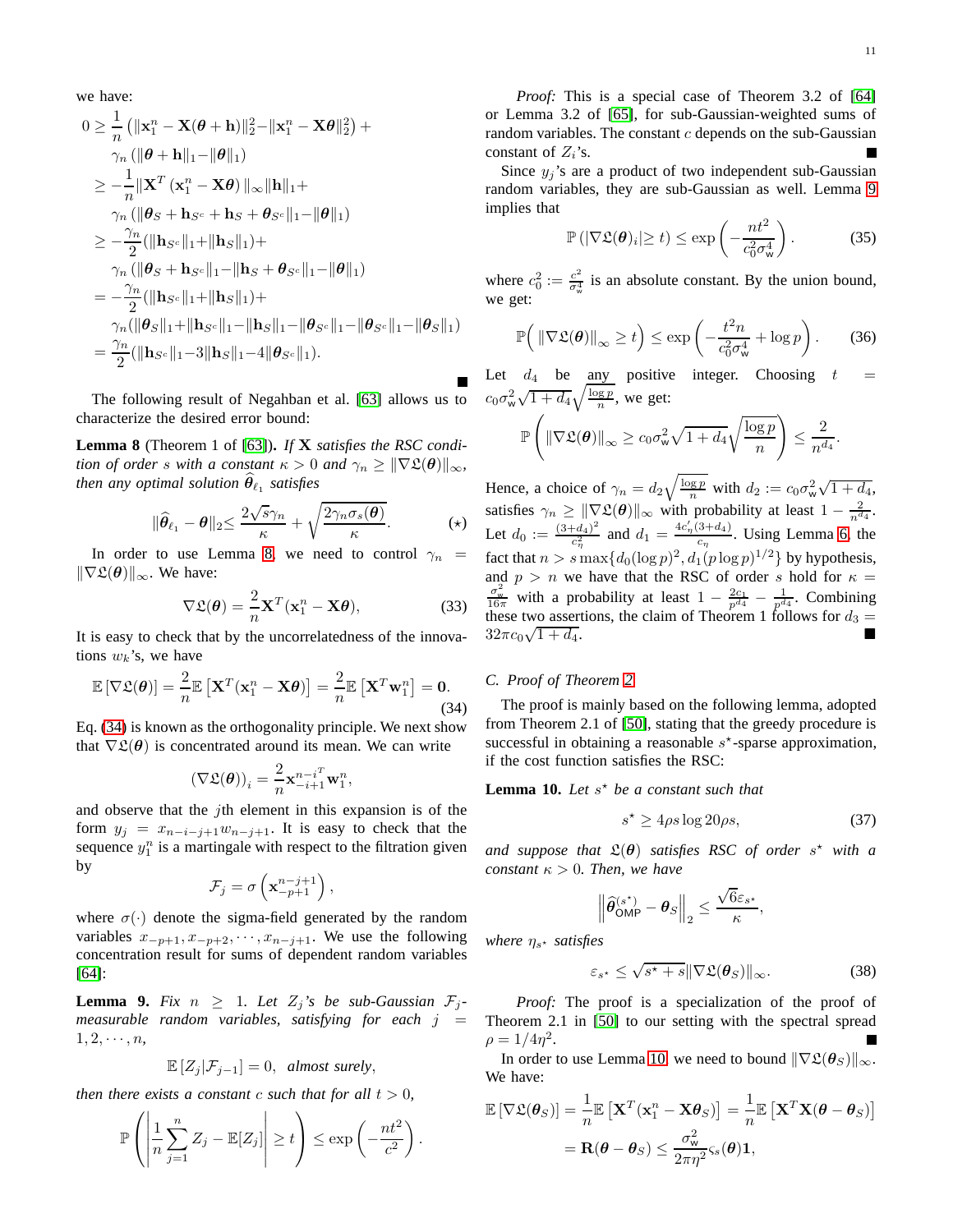where in the second inequality we have used [\(34\)](#page-10-1), and the last inequality results from Corollary [1.](#page-8-1) Let  $d_4$  be any positive integer. Using the result of Lemma [9](#page-10-2) together with the union bound yields:

$$
\mathbb{P}\left(\|\nabla \mathfrak{L}(\boldsymbol{\theta}_S)\|_{\infty}\geq c_0\sigma_{\mathsf{w}}^2\sqrt{1+d_4'}\sqrt{\frac{\log p}{n}}+\frac{\sigma_{\mathsf{w}}^2\varsigma_s(\boldsymbol{\theta})}{2\pi\eta^2}\right)\leq \frac{2}{n^{d_4'}}.
$$

Hence, we get the following concentration result for  $\varepsilon_{s^*}$ :

$$
\mathbb{P}\left(\varepsilon_{s^*} \ge \sqrt{s^* + s} \left( c_0 \sigma_w^2 \sqrt{1 + d_4'} \sqrt{\frac{\log p}{n}} + \frac{\sigma_w^2 \varsigma_s(\boldsymbol{\theta})}{2\pi \eta^2} \right) \right) \le \frac{2}{n^{d_4'}}.
$$
\n(39)

Noting that by [\(37\)](#page-10-4) we have  $s^* + s \leq \frac{4s \log s}{\eta^2}$ . Let  $d'_0 =$  $4(3+d_4')^2$  $\frac{(3+d'_4)^2}{\eta^2 c_\eta^2}$  and  $d'_1 = \frac{16c'_\eta(3+d_4)}{c_\eta}$  $\frac{(3+d_4)}{c_n}$ . By the hypothesis of  $\varsigma_s(\boldsymbol{\theta}) \leq$  $As^{1-\frac{1}{5}}$  for some constant A, and invoking the results of Lemmas [6](#page-9-2) and [10,](#page-10-3) we get:

$$
\left\|\widehat{\theta}_{\sf OMP}^{(s^*)}-\theta_{S}\right\|_{2} \leq d'_{2}\sqrt{\frac{s\log s\log p}{n}} + d''_{2}\sqrt{s\log s_{S}}(\theta)
$$

$$
\leq d'_{2}\sqrt{\frac{s\log s\log p}{n}} + d''_{2}\frac{\sqrt{\log s}}{s^{\frac{1}{\xi}-\frac{3}{2}}},
$$

where  $d_2' = \frac{16\pi c_0 \sqrt{24(1+d_4')}}{\eta}$  $\frac{d_2^{\prime\prime}(1+a_4^{\prime})}{\sqrt{n}}$  and  $d_2^{\prime\prime}=\frac{A}{\pi\eta^3}$ , with probability at least  $1 - \frac{2c_1}{n^{d'_4}}$  $\frac{2c_1}{p^{d'_4}} - \frac{1}{p^{d'_4}} - \frac{2}{n^{d'_4}}$ . Finally, we have:

$$
\begin{aligned} \left\| \widehat{\boldsymbol{\theta}}_{\sf OMP}^{(s^*)} - \boldsymbol{\theta} \right\|_2 &= \left\| \widehat{\boldsymbol{\theta}}_{\sf OMP}^{(s^*)} - \boldsymbol{\theta}_S + \boldsymbol{\theta}_S - \boldsymbol{\theta} \right\|_2 \\ &\leq \left\| \widehat{\boldsymbol{\theta}}_{\sf OMP}^{(s^*)} - \boldsymbol{\theta}_S \right\|_2 + \|\boldsymbol{\theta}_S - \boldsymbol{\theta}\|_2. \end{aligned}
$$

Choosing  $d'_3 = 2d''_2$  completes the proof.

## <span id="page-11-0"></span>*D. Proof of Proposition [1](#page-5-1)*

Consider the event defined by

$$
\mathcal{A} := \left\{ \max_{i,j} |\widehat{R}_{ij} - R_{ij}| \leq \tau \right\}.
$$

Eq. [\(27\)](#page-9-9) in the proof of Lemma [4](#page-9-8) implies that:

$$
\mathbb{P}(\mathcal{A}^c) \le c_1 p^2 (n+p) \exp \left(-\frac{c_2 \sqrt{\tau n}}{\frac{c_3 \sigma_w^4 (n+p)}{\tau^{3/2} n^{3/2}} + \sigma_w}\right).
$$

By choosing  $\tau$  as in the proof of Theorem [1,](#page-3-4) we have

$$
\mathcal{R}^2_{\text{est}}(\widehat{\theta}_{\text{minimax}}) \leq \mathcal{R}^2_{\text{est}}(\widehat{\theta}_{\ell_1}) = \sup_{\mathcal{H}} \left( \mathbb{E} \left[ \| \widehat{\theta}_{\ell_1} - \theta \|_2^2 \right] \right)
$$
  

$$
\leq \mathbb{P}(\mathcal{A}) d_3^2 \frac{s \log p}{n} + \sup_{\mathcal{H}} \mathbb{E}_{A^c} \left[ \| \widehat{\theta}_{\ell_1} - \theta \|_2^2 \right]
$$
  

$$
\leq d_3^2 \frac{s \log p}{n} + 8(1 - \eta)^2 c_1 \exp \left( -\frac{c_2 \sqrt{\tau n}}{\frac{c_3 \sigma_w^4(n+p)}{\tau^{3/2} n^{3/2}} + \sigma_w} + 3 \log p \right),
$$

where the second inequality follows from Theorem [1,](#page-3-4) and the third inequality follows from the fact that  $\|\widehat{\theta}_{\ell_1} - \theta\|_2^2 \leq$  $4(1 - \eta)^2$  by the sufficient stability assumption. For  $n >$  $s \max\{d_0(\log p)^2, d_1(p \log p)^{1/2}\}\$ , the first term will be the dominant, and thus we get  $\mathcal{R}_{\text{est}}(\hat{\theta}_{\text{minimax}}) \leq 2d_3 \sqrt{\frac{s \log p}{n}}$ , for large enough  $n$ .

As for a lower bound on  $\mathcal{R}_{est}(\theta_{\text{minimax}})$ , we take the approach of [\[21\]](#page-13-14) by constructing a family of AR processes with sparse parameters  $\theta$  for which the minimax risk is optimal modulo constants. In our construction, we assume that the innovations are Gaussian. The key element of the proof is the Fano's inequality:

<span id="page-11-1"></span>**Lemma 11** (Fano's Inequality)**.** *Let* Z *be a class of densities* with a subclass  $Z^*$  of densities  $f_{\theta_i}$ , parameterized by  $\theta_i$ , for  $i \in \{0, \dots, 2^M\}$ . Suppose that for any two distinct  $\theta_1, \theta_2 \in$  $\mathcal{Z}^{\star}$ ,  $\mathcal{D}_{\text{KL}}(f_{\theta_1} \| f_{\theta_2}) \leq \beta$  *for some constant*  $\beta$ *. Let*  $\widehat{\theta}$  *be an estimate of the parameters. Then*

$$
\sup_{j} \mathbb{P}(\widehat{\theta} \neq \theta_j | H_j) \ge 1 - \frac{\beta + \log 2}{M}, \tag{40}
$$

*where*  $H_i$  *denotes the hypothesis that*  $\theta_i$  *is the true parameter, and induces the probability measure*  $\mathbb{P}(.|H_i)$ *.* 

Consider a class  $Z$  of AR processes with s-sparse parameters over any subset  $S \subset \{1, 2, \dots, p\}$  satisfying  $|S| = s$ , with parameters given by

$$
\theta_{\ell} = \pm e^{-m} \mathbb{1}_S(\ell),\tag{41}
$$

where  $m$  remains to be chosen. We also add the all zero vector  $\theta$  to  $\mathcal{Z}$ . For a fixed S, we have  $2^{s} + 1$  such parameters forming a subfamily  $Z_S$ . Consider the maximal collection of  $\binom{p}{s}$  subsets S for which any two subsets differ in at least  $s/4$  indices. The size of this collection can be identified by  $A(p, \frac{s}{4}, s)$  in coding theory, where  $A(n, d, w)$  represents the maximum size of a binary code of length  $n$  with minimum distance  $d$  and constant weight  $w$  [\[66\]](#page-14-11). We have

$$
A(p, \frac{s}{4}, s) \ge \frac{p^{\frac{7}{8}s - 1}}{s!},
$$

for large enough  $p$  (See Theorem 6 in [\[67\]](#page-14-12)). Also, by the Gilbert-Varshamov bound [\[66\]](#page-14-11), there exists a subfamily  $\mathcal{Z}_S^*$  $\mathcal{Z}_S$ , of cardinality  $|\mathcal{Z}_S^{\star}| \geq 2^{\lfloor s/8 \rfloor} + 1$ , such that any two distinct  $\theta_1, \theta_2 \in \mathcal{Z}_S^*$  differ at least in s/16 components. Thus for  $\boldsymbol{\theta}_1, \boldsymbol{\theta}_2 \in \mathcal{Z}^\star := \bigcup$  $\bigcup_{S} \mathcal{Z}_{S}^{\star}$ , we have

<span id="page-11-2"></span>
$$
\|\boldsymbol{\theta}_1 - \boldsymbol{\theta}_2\|_2 \ge \frac{1}{4}\sqrt{s}e^{-m} =: \alpha,\tag{42}
$$

and  $|\mathcal{Z}^{\star}| \geq \frac{p^{\frac{7}{8}s-1}}{s!}$  $\frac{s-1}{s!} 2^{\lfloor s/8 \rfloor}$ . For an arbitrary estimate  $\hat{\theta}$ , consider the testing problem between the  $\frac{p^{\frac{7}{8}s-1}}{s!}$  $\frac{s^{(s-1)}}{s!}2^{\lfloor s/8 \rfloor}$  hypotheses  $H_j$ :  $\theta = \theta_j \in \mathcal{Z}^*$ , using the minimum distance decoding strategy. Using Markov's inequality we have

<span id="page-11-3"></span>
$$
\sup_{\mathcal{Z}} \mathbb{E} \left[ \| \hat{\theta} - \theta \|_2 \right] \ge \sup_{\mathcal{Z}^*} \mathbb{E} \left[ \| \hat{\theta} - \theta \|_2 \right]
$$
  

$$
\ge \frac{\alpha}{2} \sup_{\mathcal{Z}^*} \mathbb{P} \left( \| \hat{\theta} - \theta \|_2 \ge \frac{\alpha}{2} \right)
$$
  

$$
= \frac{\alpha}{2} \sup_j \mathbb{P} \left( \hat{\theta} \ne \theta_j | H_j \right). \tag{43}
$$

Let  $f_{\theta_j}$  denote joint probability distribution of  $\{x_k\}_{k=1}^n$  conditioned on  $\{x_k\}_{k=-p+1}^0$  under the hypothesis  $H_j$ . Using the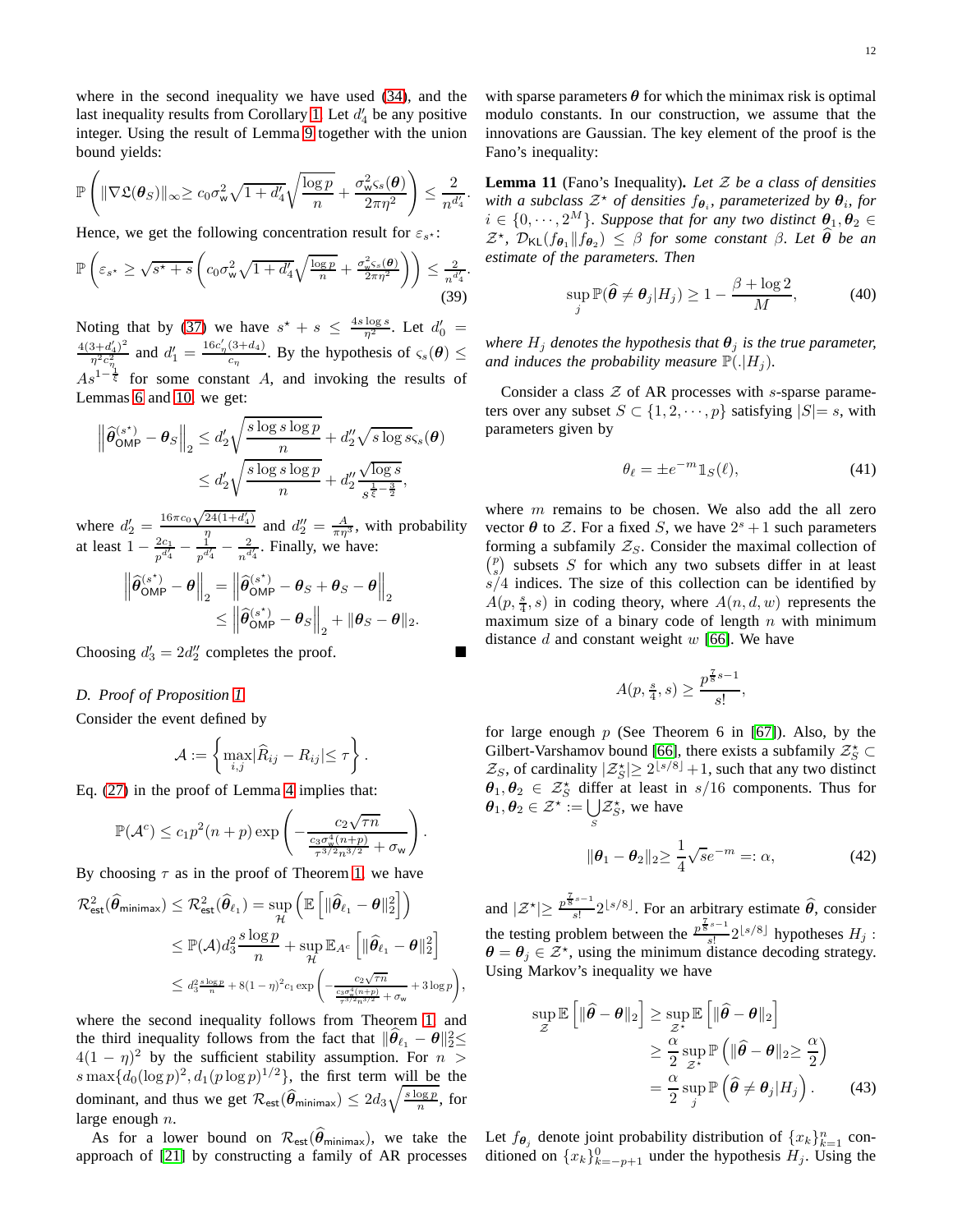Gaussian assumption on the innovations, for  $i \neq j$ , we have

$$
\mathcal{D}_{\mathsf{KL}}(f_{\theta_i} \| f_{\theta_j}) \leq \sup_{i \neq j} \mathbb{E} \left[ \log \frac{f_{\theta_i}}{f_{\theta_j}} | H_i \right]
$$
\n
$$
\leq \sup_{i \neq j} \mathbb{E} \left[ -\frac{1}{2\sigma_w^2} \sum_{k=1}^n \left( \left( x_k - \theta'_i \mathbf{x}_{k-p}^{k-1} \right)^2 - \left( x_k - \theta'_j \mathbf{x}_{k-p}^{k-1} \right)^2 \right) | H_i \right]
$$
\n
$$
\leq \sup_{i \neq j} \frac{n}{2\sigma_w^2} \mathbb{E} \left[ \left( (\theta_i - \theta_j)' \mathbf{x}_{k-p}^{k-1} \right)^2 | H_i \right]
$$
\n
$$
= \frac{n}{2\sigma_w^2} \sup_{i \neq j} (\theta_i - \theta_j)' \mathbf{R} (\theta_i - \theta_j)
$$
\n
$$
\leq \frac{n\lambda_{\max}}{2\sigma_w^2} \sup_{i \neq j} \|\theta_i - \theta_j\|_2^2 \leq \frac{nse^{-2m}}{64\pi\eta^2} =: \beta. \tag{44}
$$

Using Lemma [11,](#page-11-1) [\(42\)](#page-11-2), [\(43\)](#page-11-3) and [\(44\)](#page-12-1) yield:

$$
\sup_{\mathcal{Z}} \mathbb{E}\left[\|\widehat{\boldsymbol{\theta}} - \boldsymbol{\theta}\|_2\right] \ge \frac{\sqrt{s}e^{-m}}{8}\left(1 - \frac{2\left(\frac{nse^{-2m}}{64\pi\eta^2} + \log 2\right)}{s\log p}\right).
$$

for p large enough so that  $\log p \ge \frac{\log s - \frac{9}{8}}{\frac{3}{8} - \frac{1}{s}}$ . Choosing  $m =$  $\frac{1}{2} \log \left( \frac{n}{8\pi \eta^2 \log p} \right)$  gives us the claim of Prop ) gives us the claim of Proposition [1](#page-5-1) with  $L =$  $\scriptstyle d_3$  $\frac{d_3}{\eta\sqrt{2\pi}}$  for large enough s and p such that  $s \log p \ge \log(256)$ . The hypothesis of  $s \leq \frac{1-\eta}{\sqrt{8\pi\eta}} \sqrt{\frac{n}{\log p}}$  guarantees that for all  $\theta \in \mathcal{Z}^*$ , we have  $\|\theta\|_1 \leq 1 - \eta$ .

## *E. Generalization to stable AR processes*

We consider relaxing the sufficient stability assumption of  $\|\theta\|_1 \leq 1 - \eta < 1$  to  $\theta$  being in the set of stable AR processes. Given that the set of all stable AR processes is not necessarily convex, the LASSO and OMP estimates cannot be obtained by convex optimization techniques. Nevertheless, the results of Theorems [1](#page-3-4) and [2](#page-4-0) can be generalized to the case of stable AR models:

**Corollary 2.** *The claims of Theorems [1](#page-3-4) and [2](#page-4-0) hold when* Θ *is replaced by the set of stable AR processes, except for possibly slightly different constants.*

*Proof:* Note that the stability of the process guarantees boundedness of the power spectral density. The result follows by simply replacing the bounds  $\left[\frac{\sigma_w^2}{8\pi}, \frac{\sigma_w^2}{2\pi\eta^2}\right]$ i on the singular values of the covariance matrix  $\mathbf{R}$  in Corollary [1](#page-8-1) by  $[\inf_{\omega} S(\omega), \sup_{\omega} S(\omega)].$ 

#### <span id="page-12-0"></span>APPENDIX B

#### STATISTICAL TESTS FOR GOODNESS-OF-FIT

In this appendix, we will give an overview of the statistical goodness-of-fit tests for assessing the accuracy of the AR model estimates. A detailed treatment can be found in [\[68\]](#page-14-13).

## *A. Residue-based tests*

Let  $\hat{\theta}$  be an estimate of the parameters of the process. The residues (estimated innovations) of the process based on  $\hat{\theta}$  are given by

$$
e_k = x_k - \widehat{\theta} \mathbf{x}_{k-p}^{k-1}, \qquad i = 1, 2, \cdots, n.
$$

The main idea behind most of the available statistical tests is to quantify how close the sequence  $\{e_i\}_{i=1}^n$  is to an i.i.d. realization of a known distribution  $F_0$  which is most likely absolutely continuous . Let us denote the empirical distribution of the *n*-samples by  $F_n$ . If the samples are generated from  $F_0$ the Glivenko-Cantelli theorem suggests that:

$$
\sup_t |\widehat{F}_n(t) - F_0(t)| \stackrel{\text{a.s.}}{\longrightarrow} 0.
$$

<span id="page-12-1"></span>That is, for large *n* the empirical distribution  $\widehat{F}_n$  is uniformly close to  $F_0$ . The Kolmogorov-Smirnov (KS) test, Cramérvon Mises (CvM) criterion and the Anderson-Darling (AD) test are three measures of discrepancy between  $F_n$  and  $F_0$ which are easy to compute and are sufficiently discriminant against alternative distributions. More specifically, the limiting distribution of the following three random variables are known: The KS test statistic

$$
K_n := \sup_t |\tilde{F}_n(t) - F_0(t)|,
$$

the CvM statistic

$$
C_n := \int \left(\widehat{F}_n(t) - F_0(t)\right)^2 dF_0(t),
$$

and the AD statistic

$$
A_n := \int \frac{\left(\widehat{F}_n(t) - F_0(t)\right)^2}{F_0(t) \left(1 - F_0(t)\right)} dF_0(t).
$$

For large values of  $n$ , the Glivenko-Cantelli theorem also suggests that these statistics should be small. A simple calculation leads to the following equivalent for the statistics:

$$
K_n = \max_{1 \le i \le n} \max \left\{ \left| \frac{i}{n} - F_0(e_i) \right|, \left| \frac{i-1}{n} - F_0(e_i) \right| \right\},\newline nC_n = \frac{1}{12n} + \sum_{i=1}^n \left( F_0(e_i) - \frac{2i-1}{2n} \right)^2,
$$

and

$$
nA_n = -n - \frac{1}{n} \sum_{i=1}^n (2i - 1) \left( \log F_0(e_i) + \log \left( 1 - F_0(e_i) \right) \right).
$$

#### *B. Spectral domain tests for Gaussian AR processes*

The aforementioned KS, CvM and AD tests all depend on the distribution of the innovations. For Gaussian AR processes, the spectral versions of these tests are introduced in [\[55\]](#page-14-0). These tests are based on the similarities of the periodogram of the data and the estimated power-spectral density of the process. The key idea is summarized in the following lemma:

<span id="page-12-2"></span>**Lemma 12.** Let  $S(\omega)$  be the (normalized) power-spectral den*sity of stationary process with bounded spectral spread, and*  $S_n(\omega)$  be the periodogram of the *n* samples of a realization *of such a process, then for all* ω *we have:*

<span id="page-12-3"></span>
$$
\sqrt{n}\left(2\int_0^{\omega}\left(\widehat{S}_n(\lambda)-S(\lambda)\right)d\lambda\right)\stackrel{\mathsf{d.}}{\longrightarrow}\mathcal{Z}(\omega),\qquad(45)
$$

*where*  $\mathcal{Z}(\omega)$  *is a zero-mean Gaussian process.* 

The explicit formula for the covariance function of  $\mathcal{Z}(.)$  is calculated in [\[55\]](#page-14-0). Lemma [12](#page-12-2) suggests that for a good estimate  $\theta$  which admits a power spectral density  $S(\omega; \theta)$ , one should get a (*close* to) Gaussian process replacing  $S(\omega)$  with  $S(\omega; \theta)$ in [\(45\)](#page-12-3). The spectral form of the CvM, KS and AD statistics can thus be characterized given an estimate  $\theta$ .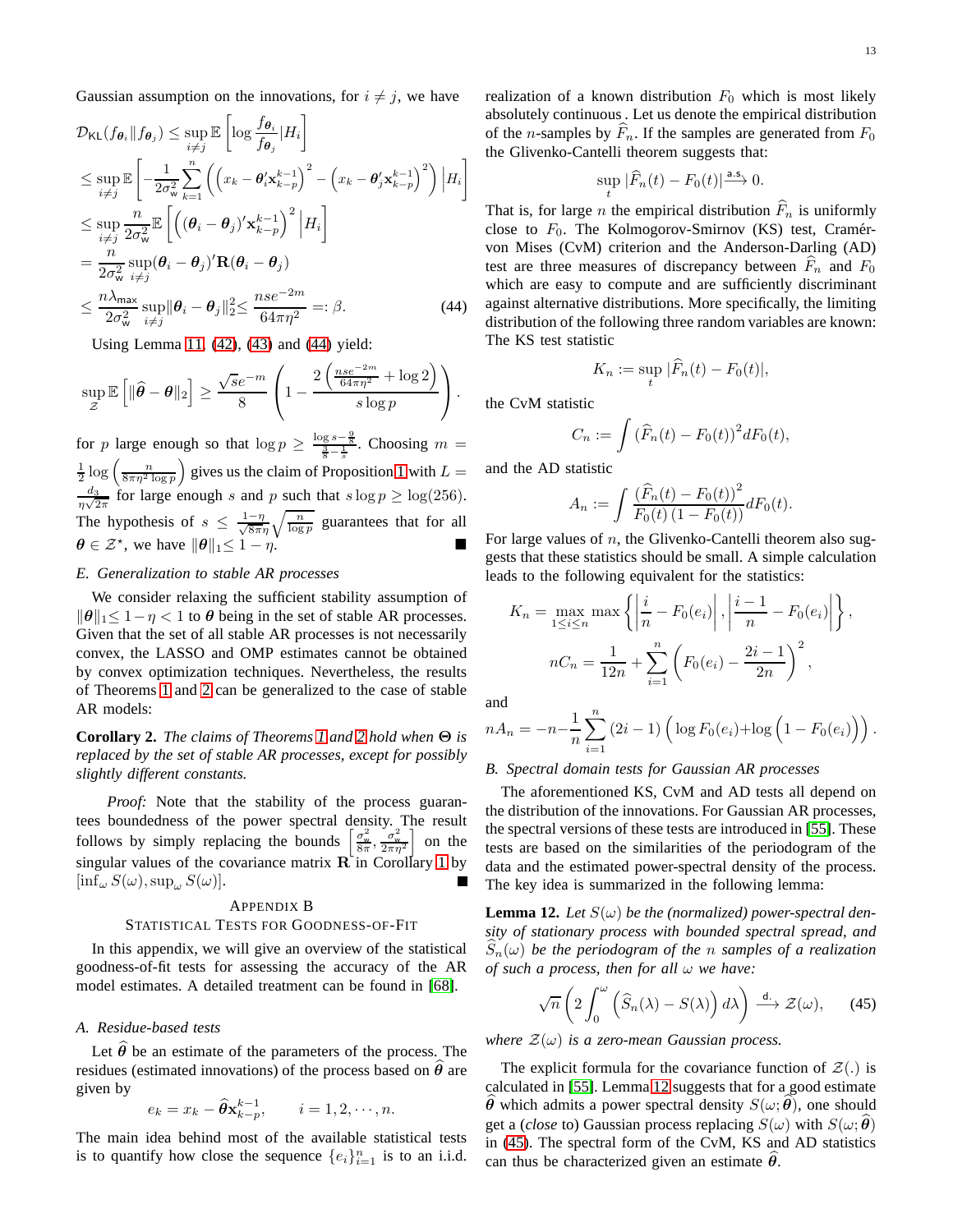#### ACKNOWLEDGMENT

This material is based upon work supported in part by the National Science Foundation under Grant No. 1552946.

#### **REFERENCES**

- <span id="page-13-7"></span>[1] A. Kazemipour, B. Babadi, and M. Wu, "Sufficient conditions for stable recovery of sparse autoregressive models," in *50th Annual Conference on Information Sciences and Systems (CISS), March 16–18, Princeton, NJ*, 2016.
- <span id="page-13-0"></span>[2] H. Sang and Y. Sun, "Simultaneous sparse model selection and coefficient estimation for heavy-tailed autoregressive processes," *Statistics*, vol. 49, no. 1, pp. 187–208, 2015.
- <span id="page-13-1"></span>[3] K. Farokhi Sadabadi, "Vehicular traffic modelling, data assimilation, estimation and short term travel time prediction," Ph.D. dissertation, University of Maryland, College Park, 2014.
- [4] S. A. Ahmed and A. R. Cook, *Application of time-series analysis techniques to freeway incident detection*, 1982, no. 841.
- [5] M. S. Ahmed and A. R. Cook, *Analysis of freeway traffic time-series data by using Box-Jenkins techniques*, 1979, no. 722.
- [6] J. Barceló, L. Montero, L. Marqués, and C. Carmona, "Travel time forecasting and dynamic origin-destination estimation for freeways based on bluetooth traffic monitoring," *Transportation Research Record: Journal of the Transportation Research Board*, no. 2175, pp. 19–27, 2010.
- [7] S. Clark, "Traffic prediction using multivariate nonparametric regression," *Journal of transportation engineering*, vol. 129, no. 2, pp. 161– 168, 2003.
- <span id="page-13-2"></span>[8] P. M. Robinson, *Time series with long memory*. Oxford University Press, 2003.
- <span id="page-13-3"></span>[9] H. Akaike, "Fitting autoregressive models for prediction," *Annals of the institute of Statistical Mathematics*, vol. 21, no. 1, pp. 243–247, 1969.
- <span id="page-13-4"></span>[10] D. S. Poskitt, "Autoregressive approximation in nonstandard situations: the fractionally integrated and non-invertible cases," *Annals of the Institute of Statistical Mathematics*, vol. 59, no. 4, pp. 697–725, 2007.
- <span id="page-13-5"></span>[11] R. Shibata, "Asymptotically efficient selection of the order of the model for estimating parameters of a linear process," *The Annals of Statistics*, pp. 147–164, 1980.
- [12] J. W. Galbraith and V. Zinde-Walsh, "On some simple, autoregressionbased estimation and identification techniques for arma models," *Biometrika*, vol. 84, no. 3, pp. 685–696, 1997.
- [13] J. Galbraith and V. Zinde-Walsh, "Autoregression-based estimators for arfima models," CIRANO, Tech. Rep., 2001.
- <span id="page-13-6"></span>[14] C.-K. Ing and C.-Z. Wei, "Order selection for same-realization predictions in autoregressive processes," *The Annals of Statistics*, vol. 33, no. 5, pp. 2423–2474, 2005.
- <span id="page-13-8"></span>[15] K. E. Baddour and N. C. Beaulieu, "Autoregressive modeling for fading channel simulation," *IEEE Transactions on Wireless Communications*, vol. 4, no. 4, pp. 1650–1662, 2005.
- <span id="page-13-9"></span>[16] M. E. Mann and J. Park, "Oscillatory spatiotemporal signal detection in climate studies: A multiple-taper spectral domain approach," *Advances in geophysics*, vol. 41, pp. 1–132, 1999.
- <span id="page-13-10"></span>[17] H. Akaike, "Maximum likelihood identification of gaussian autoregressive moving average models," *Biometrika*, vol. 60, no. 2, pp. 255–265, 1973.
- <span id="page-13-11"></span>[18] ——, "Statistical predictor identification," *Annals of the Institute of Statistical Mathematics*, vol. 22, no. 1, pp. 203–217, 1970.
- <span id="page-13-12"></span>[19] G. Schwarz, "Estimating the dimension of a model," *The annals of statistics*, vol. 6, no. 2, pp. 461–464, 1978.
- <span id="page-13-13"></span>[20] H. Wang, G. Li, and C.-L. Tsai, "Regression coefficient and autoregressive order shrinkage and selection via the lasso," *Journal of the Royal Statistical Society: Series B (Statistical Methodology)*, vol. 69, no. 1, pp. 63–78, 2007.
- <span id="page-13-14"></span>[21] A. Goldenshluger and A. Zeevi, "Nonasymptotic bounds for autoregressive time series modeling," *Annals of statistics*, pp. 417–444, 2001.
- <span id="page-13-15"></span>[22] Y. Nardi and A. Rinaldo, "Autoregressive process modeling via the lasso procedure," *Journal of Multivariate Analysis*, vol. 102, no. 3, pp. 528– 549, 2011.
- <span id="page-13-16"></span>[23] D. L. Donoho, "Compressed sensing," *IEEE Transactions on Information Theory*, vol. 52, no. 4, pp. 1289-1306, 2006.
- [24] E. J. Candès, "Compressive sampling," in *Proceedings of the International Congress of Mathematicians Madrid, August 22–30*, 2006, pp. 1433–1452.
- <span id="page-13-17"></span>[25] E. J. Candès and M. B. Wakin, "An introduction to compressive sampling," *IEEE Signal Processing Magazine*, vol. 25, no. 2, pp. 21–30, 2008.
- <span id="page-13-18"></span>[26] M. Rudelson and R. Vershynin, "On sparse reconstruction from fourier and gaussian measurements," *Communications on Pure and Applied Mathematics*, vol. 61, no. 8, pp. 1025–1045, 2008.
- <span id="page-13-19"></span>[27] R. Baraniuk, M. Davenport, R. DeVore, and M. Wakin, "A simple proof of the restricted isometry property for random matrices," *Constructive Approximation*, vol. 28, no. 3, pp. 253–263, 2008.
- <span id="page-13-20"></span>[28] P. Zhao and B. Yu, "On model selection consistency of lasso," *Journal of Machine Learning Research*, vol. 7, no. Nov, pp. 2541–2563, 2006.
- <span id="page-13-21"></span>[29] G. Raskutti, M. J. Wainwright, and B. Yu, "Restricted eigenvalue properties for correlated gaussian designs," *The Journal of Machine Learning Research*, vol. 11, pp. 2241–2259, 2010.
- <span id="page-13-22"></span>[30] J. Haupt, W. U. Bajwa, G. Raz, and R. Nowak, "Toeplitz compressed sensing matrices with applications to sparse channel estimation," *IEEE Trans. on Information Theory*, vol. 56, no. 11, pp. 5862–5875, 2010.
- <span id="page-13-23"></span>[31] H. Rauhut, J. Romberg, and J. A. Tropp, "Restricted isometries for partial random circulant matrices," *Applied and Computational Harmonic Analysis*, vol. 32, no. 2, pp. 242–254, 2012.
- <span id="page-13-24"></span>[32] P.-L. Loh and M. J. Wainwright, "High-dimensional regression with noisy and missing data: Provable guarantees with non-convexity," *The Annals of Statistics*, vol. 40, no. 3, pp. 1637–1664, 2012.
- <span id="page-13-25"></span>[33] F. Han and H. Liu, "Transition matrix estimation in high dimensional time series." in *ICML (2)*, 2013, pp. 172–180.
- <span id="page-13-26"></span>[34] S. Negahban and M. J. Wainwright, "Estimation of (near) low-rank matrices with noise and high-dimensional scaling," *The Annals of Statistics*, pp. 1069–1097, 2011.
- <span id="page-13-27"></span>[35] K. C. Wong, A. Tewari, and Z. Li, "Regularized estimation in high dimensional time series under mixing conditions," *arXiv preprint arXiv:1602.04265*, 2016.
- <span id="page-13-28"></span>[36] S. Basu and G. Michailidis, "Regularized estimation in sparse highdimensional time series models," *The Annals of Statistics*, vol. 43, no. 4, pp. 1535–1567, 2015.
- <span id="page-13-29"></span>[37] W.-B. Wu and Y. N. Wu, "Performance bounds for parameter estimates of high-dimensional linear models with correlated errors," *Electronic Journal of Statistics*, vol. 10, no. 1, pp. 352–379, 2016.
- <span id="page-13-30"></span>[38] P. J. Bickel, Y. Ritov, and A. B. Tsybakov, "Simultaneous analysis of lasso and dantzig selector," *The Annals of Statistics*, pp. 1705–1732, 2009.
- <span id="page-13-31"></span>[39] P. Stoica and R. L. Moses, *Introduction to spectral analysis*. Prentice hall Upper Saddle River, 1997, vol. 1.
- <span id="page-13-33"></span><span id="page-13-32"></span>[40] S. S. Haykin, *Adaptive filter theory*. Pearson Education India, 2008.
- [41] J. P. Burg, "Maximum entropy spectral analysis." in *37th Annual International Meeting.* Society of Exploration Geophysics, 1967.
- <span id="page-13-34"></span>[42] S. L. Marple Jr, "Digital spectral analysis with applications," *Englewood Cliffs, NJ, Prentice-Hall, Inc., 1987, 512 p.*, vol. 1, 1987.
- <span id="page-13-35"></span>[43] D. Needell and J. A. Tropp, "CoSaMP: Iterative signal recovery from incomplete and inaccurate samples," *Applied and Computational Harmonic Analysis*, vol. 26, no. 3, pp. 301–321, 2009.
- <span id="page-13-36"></span>[44] D. B. Percival and A. T. Walden, *Spectral analysis for physical applications*. Cambridge University Press, 1993.
- <span id="page-13-37"></span>[45] R. Tibshirani, "Regression shrinkage and selection via the lasso," *Journal of the Royal Statistical Society. Series B (Methodological)*, pp. 267–288, 1996.
- <span id="page-13-38"></span>[46] M. J. Wainwright, "Sharp thresholds for high-dimensional and noisy sparsity recovery using-constrained quadratic programming (lasso), *IEEE transactions on information theory*, vol. 55, no. 5, pp. 2183–2202, 2009.
- <span id="page-13-40"></span>[47] K. Knight and W. Fu, "Asymptotics for lasso-type estimators," *Annals of statistics*, pp. 1356–1378, 2000.
- <span id="page-13-39"></span>[48] N. Meinshausen and P. Bühlmann, "High-dimensional graphs and variable selection with the lasso," *The annals of statistics*, pp. 1436–1462, 2006.
- <span id="page-13-41"></span>[49] Y. C. Pati, R. Rezaiifar, and P. Krishnaprasad, "Orthogonal matching pursuit: Recursive function approximation with applications to wavelet decomposition," in *Conference Record of The Twenty-Seventh Asilomar Conference on Signals, Systems and Computers*. IEEE, 1993, pp. 40– 44.
- <span id="page-13-42"></span>[50] T. Zhang, "Sparse recovery with orthogonal matching pursuit under RIP," *IEEE Transactions on Information Theory*, vol. 57, no. 9, pp. 6215–6221, 2011.
- <span id="page-13-43"></span>[51] A. M. Bruckstein, D. L. Donoho, and M. Elad, "From sparse solutions of systems of equations to sparse modeling of signals and images," *SIAM review*, vol. 51, no. 1, pp. 34–81, 2009.
- <span id="page-13-44"></span>[52] E. J. Candes, "Modern statistical estimation via oracle inequalities," *Acta numerica*, vol. 15, pp. 257–325, 2006.
- <span id="page-13-45"></span>[53] R. B. D'Agostino, *Goodness-of-fit-techniques*.
- S. Johansen, "Likelihood-based inference in cointegrated vector autoregressive models," *OUP Catalogue*, 1995.